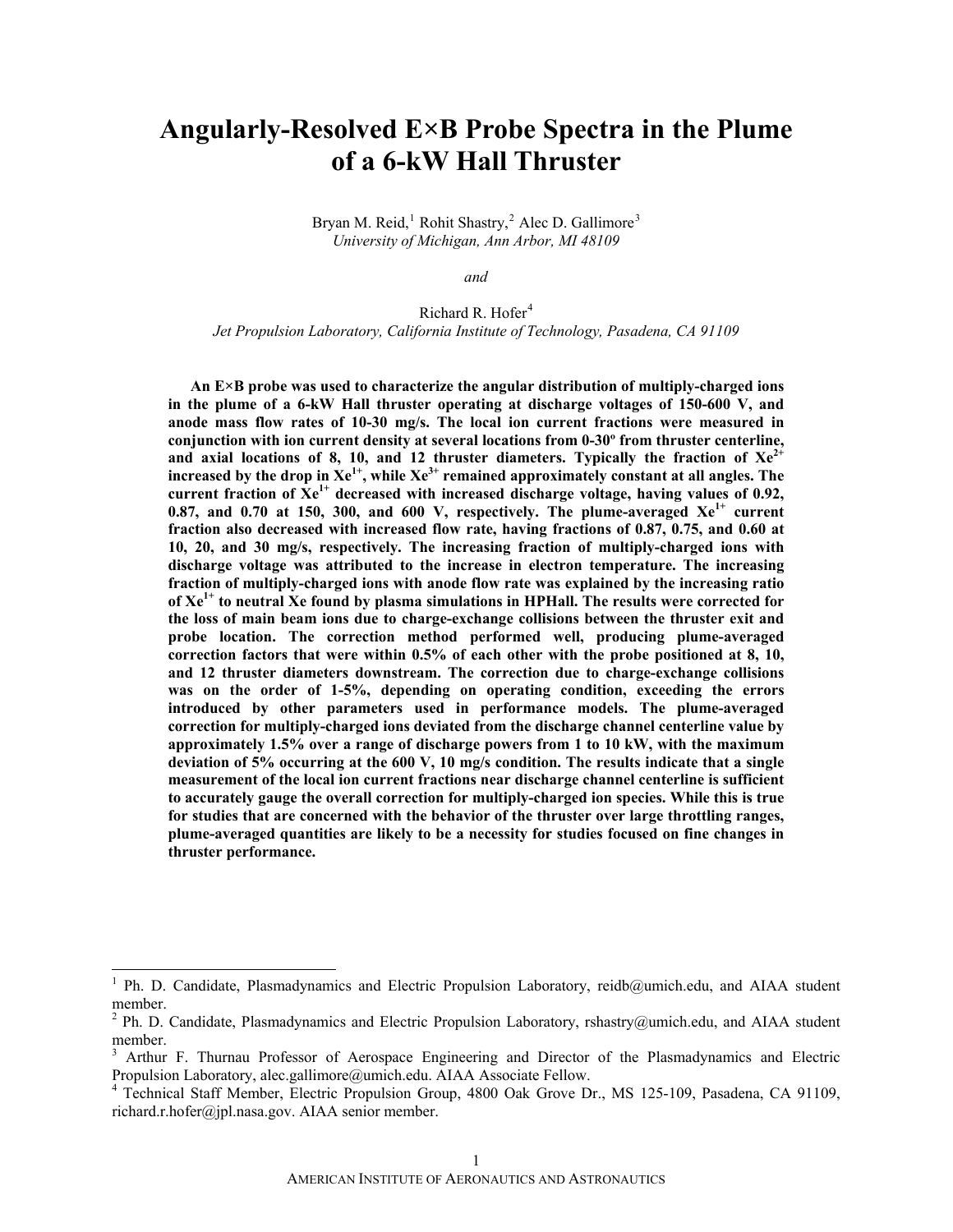#### **Nomenclature**

| B                | =   | magnetic field                           |                  |     | thrust                                                 |
|------------------|-----|------------------------------------------|------------------|-----|--------------------------------------------------------|
| e                | $=$ | electron charge                          | $\boldsymbol{u}$ | $=$ | test particle velocity                                 |
| E                | $=$ | electric field                           | $V_l$            | $=$ | ion loss voltage                                       |
| F                | $=$ | Lorentz force                            | $V_d$            | $=$ | discharge voltage                                      |
| $I_b$            | $=$ | ion beam current                         | Ζ                | $=$ | axial distance from thruster exit plane                |
| $I_d$            | $=$ | discharge current                        | $Z_i$            | $=$ | charge-state of the i <sup>th</sup> ion species        |
| j                | $=$ | ion current density                      | $\alpha(T_e)$    | $=$ | ionization rate parameter                              |
| $m_{xe}$         |     | mass of xenon atom                       | $\alpha_{m}$     | $=$ | mass utilization correction factor, $\Sigma(\Omega/Z)$ |
| $\dot{m}_a$      | $=$ | anode mass flow rate                     | $\eta_a$         | $=$ | anode efficiency                                       |
| $n_e$            | $=$ | plasma density                           | $\eta_b$         | $=$ | beam utilization efficiency                            |
| $n_n$            | $=$ | neutral density                          | $\eta_m$         | $=$ | mass utilization efficiency                            |
| $n_i$            | $=$ | ion density                              | $\eta_q$         | $=$ | charge utilization efficiency                          |
| $\dot{n}_i$      | $=$ | ion flow rate density                    | $\eta_v$         | $=$ | voltage utilization efficiency                         |
|                  |     |                                          | $\zeta_i$        | $=$ | species fraction of i <sup>th</sup> ion species        |
| $\overline{P}$   | $=$ | facility pressure, $10^{-5}$ torr        | $\Omega_i$       | $=$ | current fraction of i <sup>th</sup> ion species        |
| $P_d$            | $=$ | discharge power                          | $\Omega_{i,avg}$ | $=$ | plume-averaged current fraction                        |
| $\varrho$        | $=$ | effective charge state                   | $\Omega_{i,loc}$ | $=$ | local current fraction of i <sup>th</sup> ion species  |
| $\boldsymbol{R}$ |     | radial location from thruster centerline |                  |     |                                                        |

# **I. Introduction**

ALL thrusters are now being adopted and flown by most major communications satellite manufacturers and HALL thrusters are now being adopted and flown by most major communications satellite manufacturers and were flown on the European Space Agency's technology demonstration mission SMART-1 [1]. As their usage has increased, the need for accurate ground testing and plume characterization of Hall thrusters has become more important. To identify potential plasma-spacecraft interaction issues and more importantly, characterize the properties that contribute to performance models [2-4], angularly-resolved plasma measurements are needed. Of primary interest to these performance models is the angular variation of ion current density, ion energy, and the charge state of the ion species. This study focuses on understanding the angular variation of the ion species as measured by an E×B probe in the plume of a Hall thruster.

The angular variation of the ion species has been previously studied using  $E \times B$  probes [5, 6], but its influence on integral performance characteristics has not been emphasized. This experiment uses the angular variation of ion species to determine plume-averaged ion current fractions for use in performance analyses. Data were taken over a wide range of anode flow rates (10-30 mg/s) and at several axial locations (8, 10, and 12 thruster diameters) to test the influence of facility-induced Charge-Exchange (CEX) collisions with main beam ions. The collection of these data were also meant to confirm the results and recommendations laid out by Shastry et al. [7], with the end-goal of presenting a unified measurement technique and analysis methodology for E×B probe spectra. Another goal of this experiment was to determine the potential error introduced by taking single-point E×B measurements on thruster centerline when compared to taking angularly-resolved measurements.

In the following, a detailed description of the experimental apparatus and probe operation are discussed followed by a presentation of the experimental results and discussion. The results section begins with a brief discussion of the difference between current fractions and species fractions and several important parameters that combine the effect of multiply-charged ions. This is followed by a comparison of  $E \times B$  probe spectra at various discharge voltages, anode mass flow rates, and angular locations. The ion current fractions are presented for each operating condition. The discussion section focuses on the influence of thruster operating condition on the plume-averaged  $\alpha_m$  and a comparison with E×B data from the Jet Propulsion Laboratory (JPL) and plasma simulations from HPHall [3].

# **II. Experimental Apparatus**

## **A. Vacuum Facility**

Experiments were performed in the Large Vacuum Test Facility (LVTF) at the University of Michigan (UM) Plasmadynamics and Electric Propulsion Laboratory (PEPL). The LVTF is a 6-m-diameter, 9-m-long, cylindrical, stainless steel chamber. Pumping is provided by seven single-stage CVI model TM-1200 cryo-pumps and liquid nitrogen shrouds, with a nominal pumping speed of 240,000 l/s on xenon. The facility base pressure was approximately  $2.3\times10^{-7}$  torr, as measured by two hot cathode ionization gauges. The first gauge, referred to as the "external' gauge is a Varian model 571 gauge with a HPS 919 hot cathode controller. The second gauge, referred to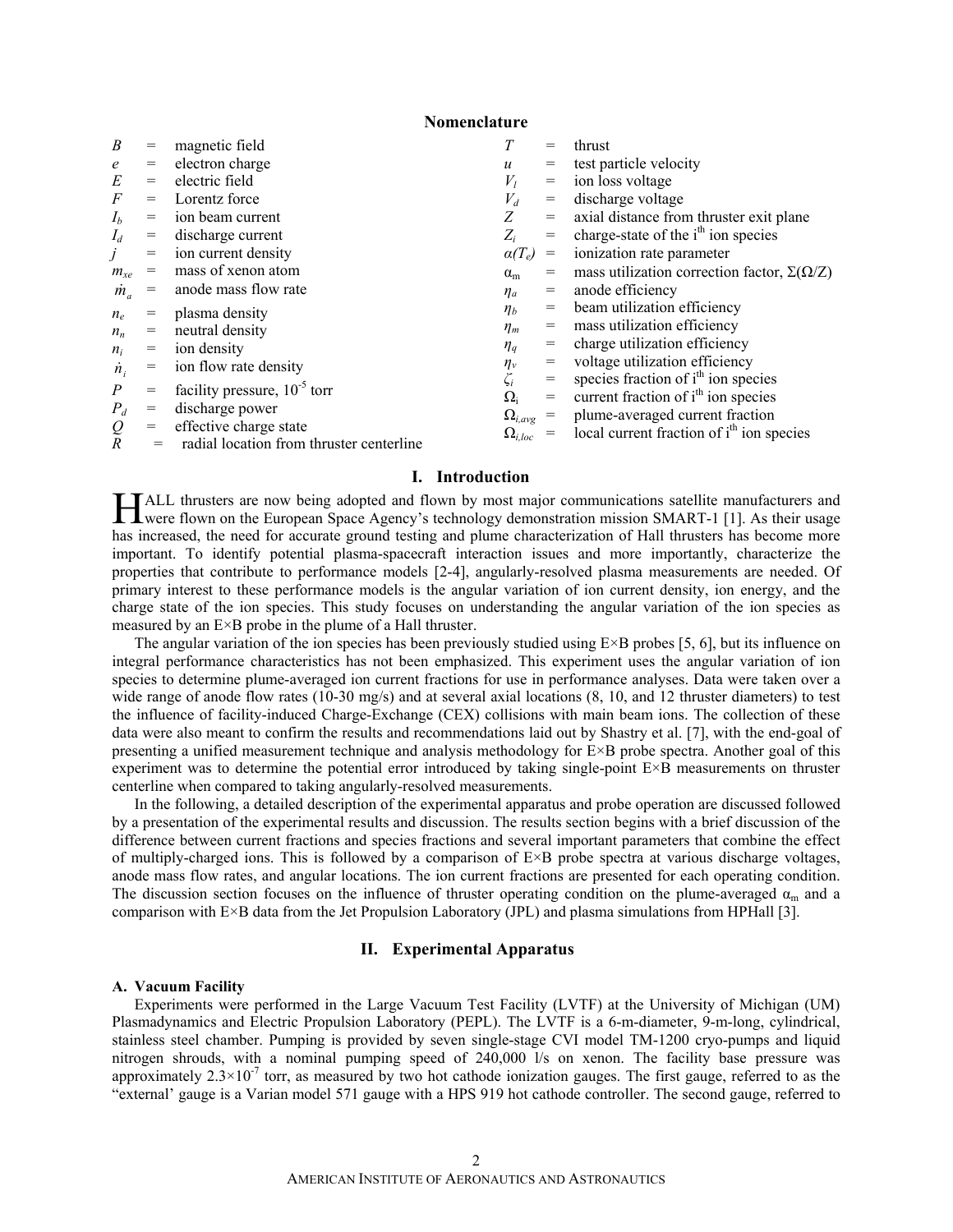as the "nude" gauge, is a Varian model UHV-24 nude ionization gauge with a Varian UHV senTorr Vacuum gauge controller. More details on the facility and pressure monitoring equipment can be found in Ref. [8].

The facility pressure measured by both gauges is shown in [Figure 1](#page-2-0) along with the average of the two gauges that is used as the facility pressure in the CEX corrections discussed later. The average pressure from the gauges has historically been used at PEPL [8] since the average yields an effective pumping speed of 220,000 l/s, which is 10% within the nominal pumping speed of the facility. Over the range of flow rates tested, the facility pressure increased linearly with flow rate. The uncertainty of the pressure measurement is estimated to be 20%.



**Figure 1. Facility pressure versus operating condition for the LVTF.** 

# <span id="page-2-0"></span>**B. Hall Thruster**

Experiments were performed using a 6-kW laboratory model Hall thruster that has an approximate throttling range of 100-600 mN and 1000-3000 s specific impulse [9-12]. The thruster was equipped with a center-mounted LaB<sub>6</sub> hollow cathode that was operated at 7% of the anode mass flow rate. Research-grade xenon propellant (99.999% pure) was supplied to the anode and cathode by separate commercially-available flow meters and controllers, having an accuracy of  $\pm$  1% of full scale. The system was calibrated using a constant volume method including the effects of compressibility [13]. The thruster discharge was sustained by a 100 kW power supply that provided a maximum output of 1000 V at 100 A. The thruster was positioned so that it was elevated to chamber centerline, allowing the plume to expand for approximately four meters along the chamber axis.

#### **C. Nude Faraday Probe**

Two nude Faraday probes were used to measure the local current density at the  $E \times B$  probe inlet. The Faraday probes were aligned vertically and axially with the entrance orifice of the  $E \times B$  probe, and offset radially on either side of the E×B inlet by approximately 15.5 cm. Two probes were used to ensure adequate spatial resolution and redundancy. The current density was used to provide a weighting of the local charge-state so that a plume-averaged value could be calculated (see section [III.](#page-7-0)[D](#page-10-0)). The nude Faraday probe collector surface was a 2.31-cm diameter, tungsten-coated, stainless-steel disk. The tungsten coating reduces the secondary electron emission due to the impacts of high-energy ions. To reduce edge effects, the collector was surrounded by a guard ring that was biased to collector potential ensuring that the sheaths overlap. The collector and guard ring were biased at -15 V with respect to ground, and the current collected at the probe was measured across a 107.1  $\Omega$  current shunt. The Faraday probes used in this study are well-characterized and are described in more detail in Ref. [14].

#### **D. E×B Probe**

An E×B probe, or Wien filter, is a band-pass ion filter that selects ions according to their velocities through the application of crossed electric and magnetic fields [6, 7, 15, 16]. Since the velocity of multiply-charged ions in Hall thrusters is proportional to the square root of their charge-state, an  $E \times B$  probe can be used to discriminate between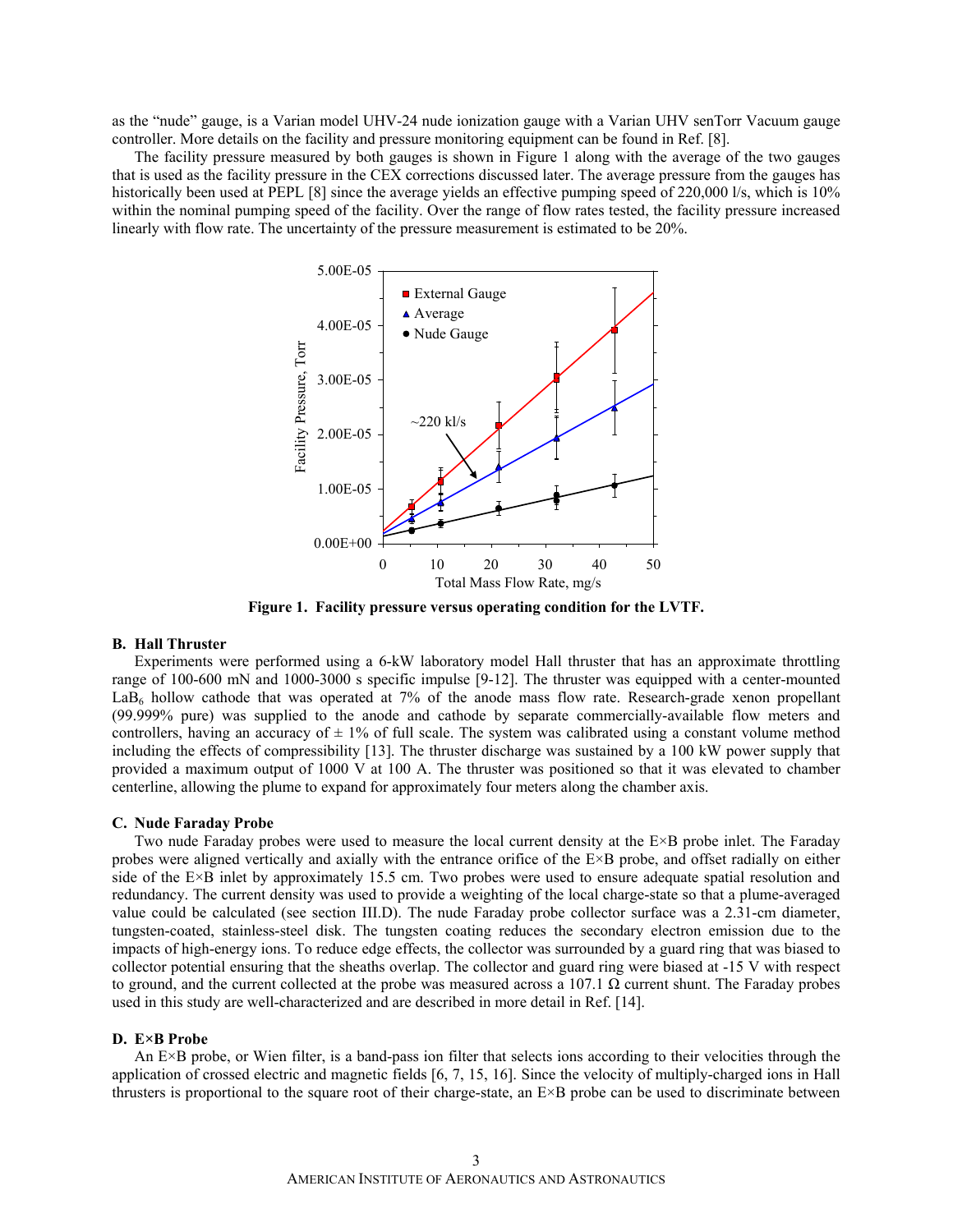ion species. Analysis of the ion current from the probe characteristic can then be used to compute the ion current fractions. For the results presented here, the analysis followed the methods described in Ref. [7].

Ions that enter the probe must traverse the test section without being deflected in order to be registered by the collector. Collected ions must therefore experience zero net force inside the probe, which can be described by the Lorentz force equation ( $F = eZ(E + uB)$ ) where the electric and magnetic fields are both normal to the ion velocity.

## *1. Probe Design*

The E×B used in this study was designed by the NASA Glenn Research Center, based on a set of incremental improvements upon the probe used by Hofer in Ref. [17]. The test section was 150 mm long. The inlet and outlet collimators were 75 mm long. Both collimating orifices and the inlet orifice were 1.6 mm in diameter. To reduce the effects of secondary electron emission due to the impacts of high-energy ions on the collector, the collector was shaped as a high aspect ratio tube with a conical end (see [Figure 2\)](#page-3-0) and spray coated with tungsten. Tungsten has a relatively low-yield of secondary electrons under xenon bombardment and the collector geometry ensured that any secondary electrons that were emitted were re-collected. The collected current was sent to a picoammeter using a 50 Ω BNC cable and feed through.

The fixed magnetic field was supplied by two permanent magnets, reaching a peak of 0.16 T in the center of the probe test section. The magnets were made from a sintered hard ferrite, with a Curie temperature of 730 K, and a rated operating temperature of 530 K. The electric field was supplied by two parallel plates, spaced 9.7 mm apart, that were biased with a programmable voltage source above and below ground by equal amounts using the circuit in [Figure 2a](#page-3-0). By splitting the applied voltage between the two plates, the potential on the probe centerline was held approximately constant and remained within a few volts of facility ground.



**Figure 2. E×B probe electrical diagram and schematic (not to scale).** 

<span id="page-3-0"></span>During these tests, the electric field was applied from high to low magnitude, allowing the shape of higher charge states (greater than  $2^+$ ) to be qualitatively assessed during data collection. To maintain good signal quality throughout testing, the probe body and internal components were connected to facility ground. This prevented charging of internal components that can lead to unrepeatable and unreliable results.

The appropriate inlet orifice was selected by considering the full range of expected current density at the  $E \times B$ inlet. The peak *collected* current should be maintained around 10<sup>-9</sup> A to maintain a reasonable signal to noise ratio.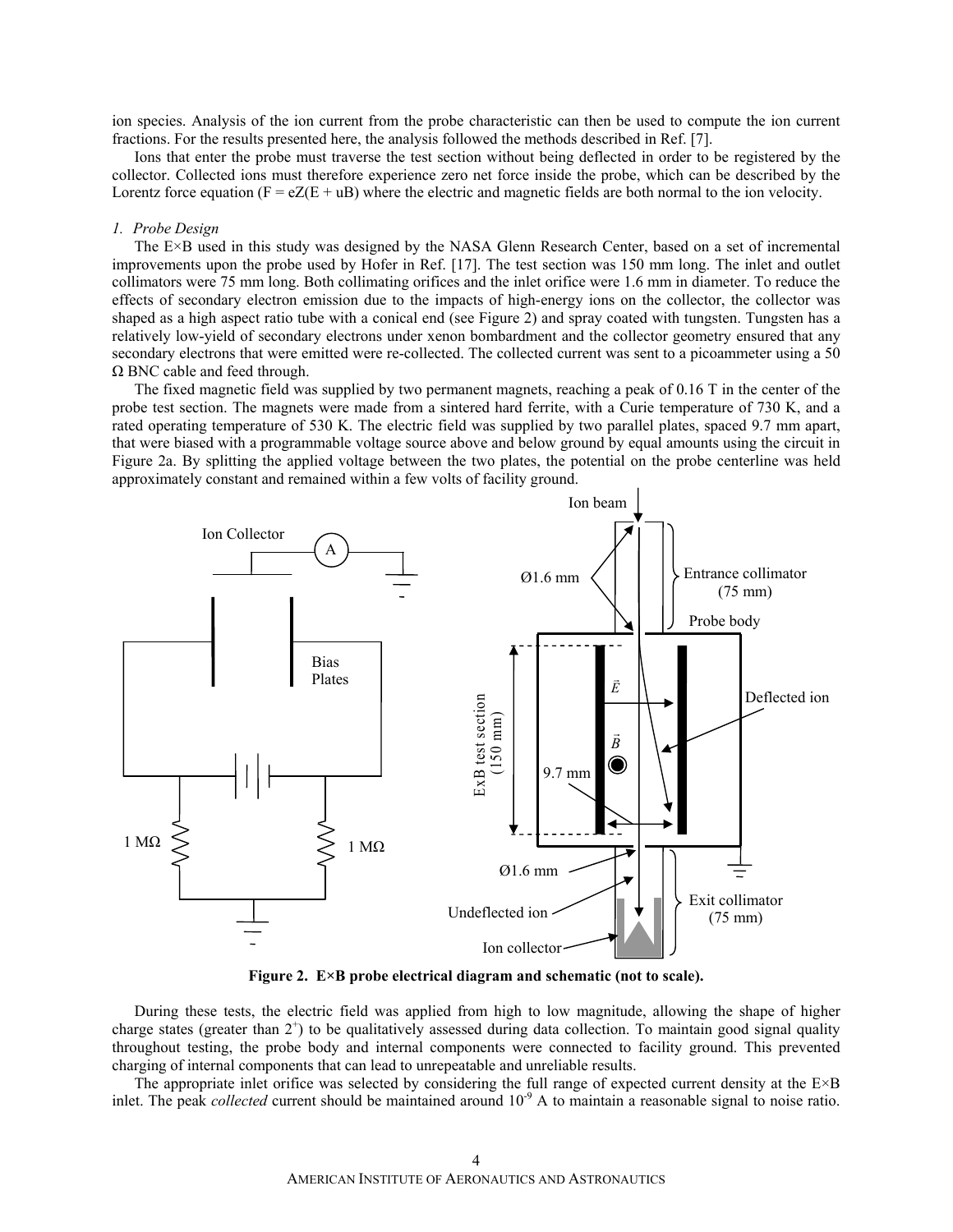For these tests, the peak collector current ranged from 3 to  $40\times10^{-10}$  A, while the inlet current was  $3-30\times10^{-6}$  A (estimated based on ion current density and inlet diameter). This indicates that the peak current is approximately four orders of magnitude less than the inlet current, a rule of thumb that can be used to estimate the expected range of collector currents for future experiments.

## *2. Probe Heating*

To minimize the heat flux to the probe body, the front of the  $E \times B$  probe was protected with a graphite panel that had a hole cut for the inlet. The plate was connected to the leveling table, and positioned approximately 3 cm downstream from the probe inlet. The temperature of the probe was measured at the upstream and downstream vertical surfaces with K-type thermocouples embedded in the iron pole pieces. The temperatures measured by these thermocouples throughout the entire experiment are shown in [Figure 3.](#page-4-0) The temperature of the upstream thermocouple was directly proportional to discharge power and appeared to increase linearly with exposure time. The temperature decreased as the probe was moved into the periphery of the plume, indicating that most of the heating was due to heat flux deposited onto the inlet tube and conducted to the upstream surface. The temperature of the downstream thermocouple responded on a longer time-scale, displaying a nearly monotonic increase in temperature throughout the experiment. These trends were taken to indicate that the downstream thermocouple was representative of the bulk probe temperature, while the upstream thermocouple was taken as the instantaneous worst-case temperature.



**Figure 3. E×B probe temperature throughout experiment.** 

<span id="page-4-0"></span>The maximum temperature that the magnets reached was between 340 and 380 K, well below the maximum operating temperature of 530 K. However, the magnetic permeability decreases with temperature, causing the peak magnetic field within the probe to decrease throughout the experiment. Since the time scale of the probe temperature change was much longer than the data collection period of individual spectra, the time-dependence of the magnetic field variations were judged to be negligible. For the entire data set, the changes in the magnetic field only affected the electric field necessary to filter each species, which was not a concern since this experiment was not focused on obtaining absolute measurements of the ion energy.

## *3. Probe Internal Pressure*

A rise of the pressure internal to the probe due to filling from thruster and facility neutrals is often suspected as a potential cause of corrupted results. To evaluate this potential issue, a brief mass continuity analysis was performed to quantify the pressure change expected while the probe was operating. The pressure inside the probe reaches equilibrium when the flux of incoming ions and neutrals are balanced by the exiting flux of probe neutrals. The entering flux of ions was estimated based on the ion current density at the probe entrance and the neutral fluxes were calculated as random thermal fluxes across the probe vent holes. Using the number density given by the equilibrium probe pressure, the mean free path for an ion-neutral collision *within* the probe was estimated using the CEX collision cross section of approximately  $4\times10^{-19}$  m<sup>2</sup>. The worst-case inlet flux is encountered at 300 V, 30 mg/s with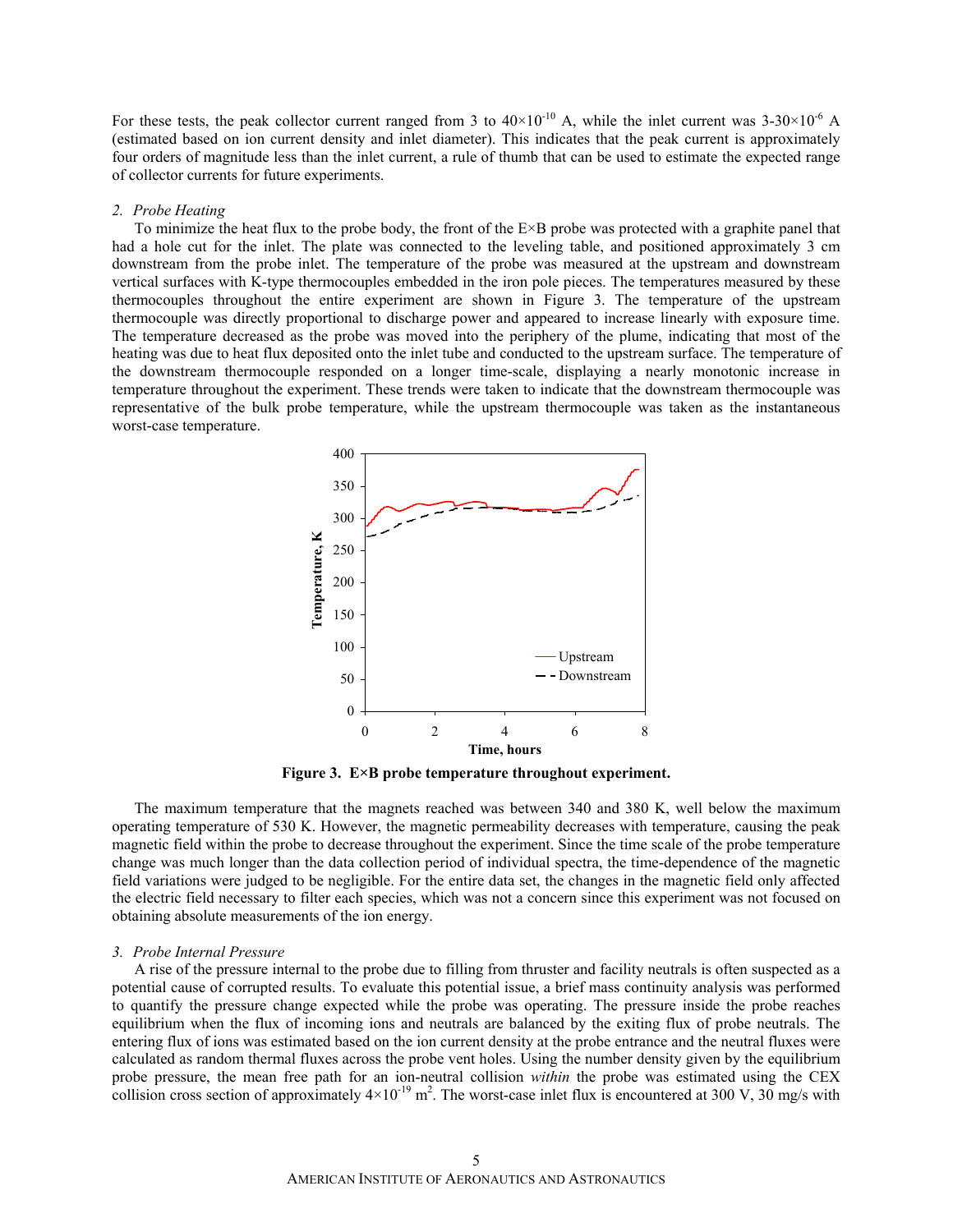the probe located 8 thruster diameters from the exit plane on thruster centerline. In this case, the mean free path is on the order of 10 m, which is considerably longer than the  $E \times B$  length of approximately 0.5 m. This analysis indicated that the pressure inside the probe at worst-case conditions caused a negligible amount of particle scattering within the test section.

#### *4. Spectrum Repeatability*

To confirm proper operation of the probe, and verify that temperature and pressure changes were negligible, six probe spectra were recorded and compared as shown in [Figure 4](#page-5-0). The probe was in the plume for approximately 12 minutes, and each trace was taken immediately after the previous one had completed. These results show that the probe spectrum is highly repeatable.



<span id="page-5-0"></span>Figure 4. Six E×B probe spectra that demonstrate trace repeatability (300 V, 10 mg/s, Theta =  $0^{\circ}$ , Z = 12 **thruster diameters).** 

#### *5. Positioning System and Alignment*

The E×B probe and two Faraday probes were attached to a probe-leveling table. This assembly was rotated using a rotational stage, and moved radially and axially with 1.5- and 0.9-m linear translation stages, respectively. The position uncertainty of the rotational and linear translation stages were conservatively estimated as 0.1º and 0.1 mm, respectively.

The  $E \times B$  probe was aligned with the thruster by shining a laser from the rear of the probe (with the collector removed), through the probe inlet, and onto a mirror on the center of the thruster, and back to the probe body. The leveling table was adjusted to correct the vertical alignment and the table angle was adjusted to correct the horizontal alignment. Alignment was considered adequate when the laser returned to within 1 cm of the probe inlet. The cumulative uncertainty from the alignment of the probe and tables and the positional accuracy of the translation stages resulted in a conservative pointing uncertainty estimate of approximately  $\pm 2^{\circ}$ .

Ion current density measurements were taken with the Faraday probe pointed at the center of the thruster and with the probe aligned parallel to the thrust axis (i.e., the z direction). All E×B probe spectra were acquired with the probe table pointed at thruster center, such that the probe was nearly parallel to the local ion current density vector. The validity of this pointing methodology was tested prior to data collection at 300 V, 20 mg/s by varying the probe angle with respect to the thruster and recording the collected current. We consistently found that pointing at thruster center maximized the collected current, which verified that the probe was properly aligned with the local ion current density vector. It is interesting to note that this is equivalent to the plume isotropically expanding from the thruster exit. An example of this alignment test at 0, 3, and  $25^{\circ}$  from thruster centerline is shown in [Figure 5.](#page-6-0) Since these measurements were taken manually, there as increased error in each value due to the picoammeter output fluctuation. The error here was conservatively estimated at 2% of reading, whereas the picoammeter is specified at 0.4%. These results also indicated that the maximum collected current was relatively insensitive to probe alignment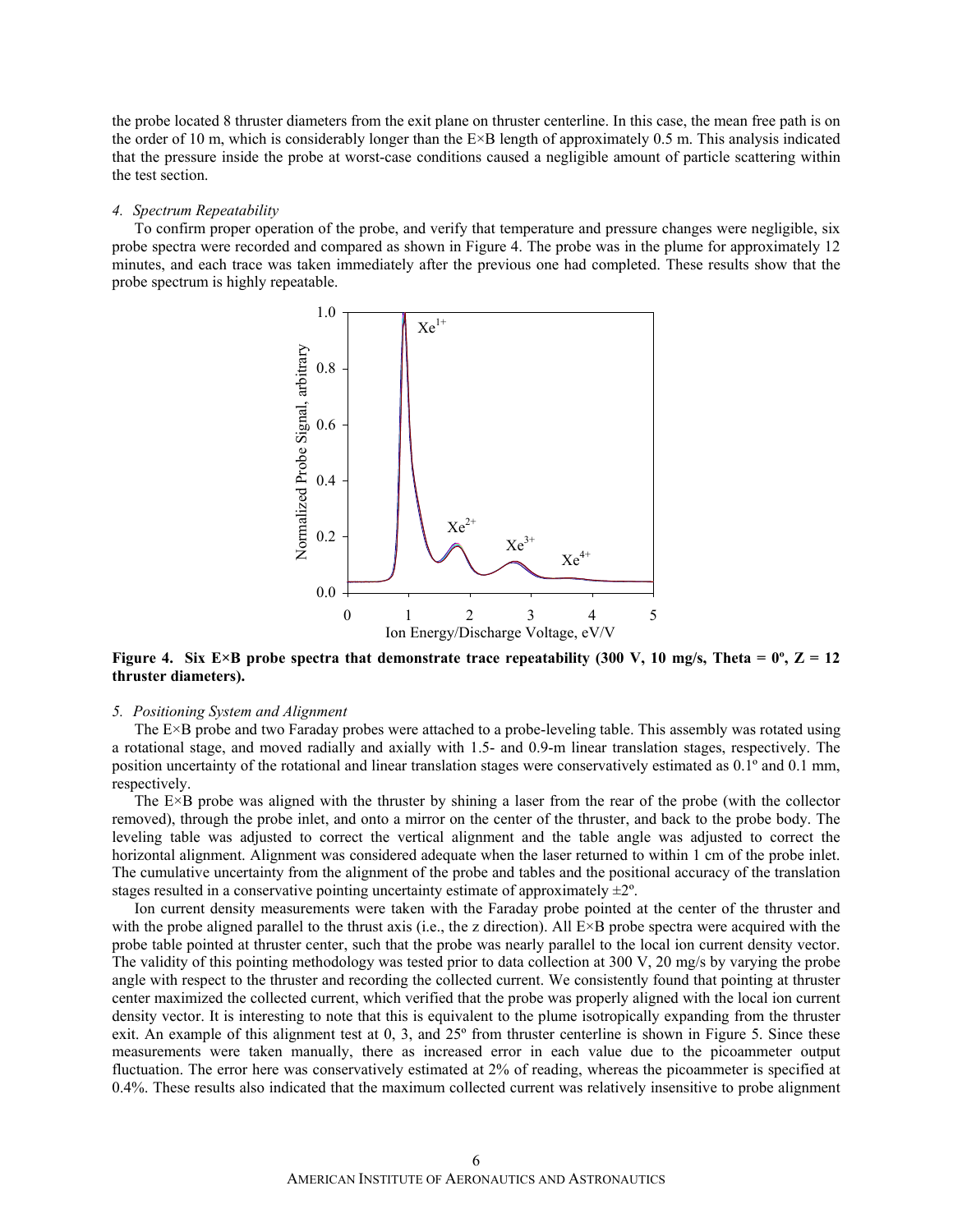within 2<sup>°</sup> of the isotropic expansion alignment. This was consistent with the approximate probe acceptance angle and pointing accuracy.



<span id="page-6-0"></span>**Figure 5. E×B probe alignment study at 0, 3, and 25º from thruster centerline (300 V, 20 mg/s, Z = 8 thruster diameters).** 

A schematic of the data collection methodology from the experiment is shown in [Figure 6.](#page-6-1) Radial profiles from thruster centerline were acquired at several axial distances from the thruster exit plane. At each position, the  $E \times B$ probe was turned to point at thruster center and then E×B and Faraday probe data were acquired. The probe table was then turned back so that it was parallel to the thrust axis and Faraday probe data were acquired again. The plume was assumed to be axisymmetric, so only one side of the plume was interrogated.



Thruster Diameters

**Figure 6. Schematic of the data collection methodology (not to scale).** 

#### <span id="page-6-1"></span>*6. Spectrum Analysis and Correction Methods*

The method outlined by Shastry, et al. [7] was used to analyze each  $E \times B$  probe spectrum and determine the current fractions for each ion species. Triangles were fitted to each peak by forming a line between the maximum and half-maximum current values on the higher-energy side of the peak, as this side tends to be less susceptible to collisional broadening and thus is more well-defined. The line, which was extrapolated to zero current, was then reflected across the peak center, and the area of the resulting triangle was taken as an approximate integral of the collected current for the corresponding ion species. The collected current was then corrected for CEX collisions with facility neutrals within the plume using a simple 1-D model which describes the attenuation of beam ions as an exponential falloff with distance and facility backpressure. In order to keep the CEX correction within reasonable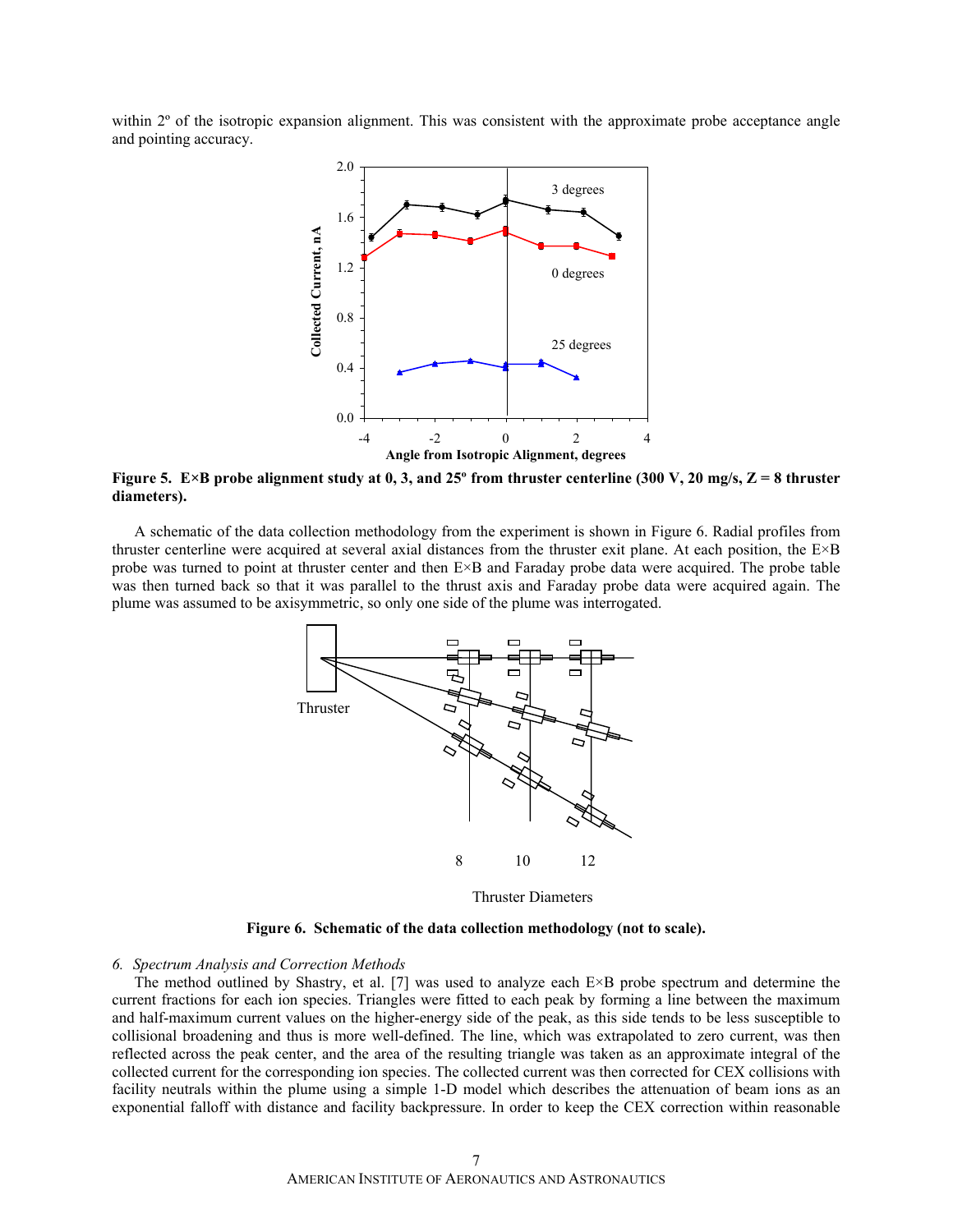limits, the facility pressure and probe distance should be set so that the beam attenuation remains below 30%. This corresponds to a requirement of  $PZ \le 2$ , where P is the backpressure in units of  $10^{-5}$  torr, and Z is the absolute distance between the thruster exit plane and the probe entrance in meters. Errors induced by this method were estimated by varying the integral area, the backpressure, and the relevant CEX cross sections within their respective uncertainty bounds, and noting the corresponding changes in calculated quantities. This analysis method produces a conservative uncertainty in current fractions of  $\pm 3\%$  for Xe<sup>1+</sup>, and  $\pm 20\%$  for Xe<sup>2+</sup> and Xe<sup>3+</sup>.

#### **III. Results**

<span id="page-7-0"></span>Angularly-resolved E×B probe spectra were acquired at seven operating conditions ranging from approximately 1 to 10 kW: 150 and 300 V at 10, 20, and 30 mg/s, and 600 V at 10 mg/s. Data were taken at a distance of 8 thruster diameters from the thruster exit plane at radial locations equivalent to 1º increments from 0 to 5º and 5º increments from 5 to 30º from thruster centerline. At 300 V, 20 mg/s, data were also taken at 10 and 12 thruster diameters, allowing probe measurements from 0-25º and 0-20º, respectively.

The thruster was run for approximately 60 minutes at 300 V, 10 mg/s prior to data collection, and allowed to reach equilibrium for approximately 20 minutes in between each operating condition. During the initial bakeout of the discharge channel ceramic,  $Xe^{4+}$  was not detected in the E×B probe spectra, but were resolvable after approximately 30 minutes of thruster operation. Although  $Xe^{4+}$  was detected for most of the probe traces, its contribution will be neglected in the analysis since its species fraction typically remains << 1%.

The operating conditions were ordered in increasing power levels, so that the temperature gradient of the probe was always positive. Measurements at near 10 kW only extend to 20º due to a thermal failure of the cables used to operate the probe. When the probe assembly was positioned directly in front of the thruster, the discharge current elevation never exceeded 1%.

For the measurements in this experiment, *PZ* was approximately 1, 2, and 3 at 10, 20, and 30 mg/s, respectively. Since *PZ* was greater than two, the beam attenuation at 30 mg/s was greater than 30% prior to reaching the probe, possibly leading to increased uncertainty in the CEX correction when compared to the 10 and 20 mg/s data.

#### **A. Current Fractions vs Species Fractions**

The primary function of an E×B probe is to measure the current collected due to each individual ion species within the plume. Analysis of the probe spectra yields the ion current fractions of each ion species given by

$$
\Omega_i = \frac{I_i}{\sum I_i} = \frac{n_i Z_i^{\frac{3}{2}}}{\sum n_i Z_i^{\frac{3}{2}}}.
$$
\n(1)

This paper will focus on the current fractions, however, it should be noted that in the Hall thruster literature the most commonly cited figure of merit are the ion species fractions [6, 15, 16] given by

$$
\zeta_i = \frac{n_i}{\sum n_i} = \frac{\frac{\Omega_i}{Z_i} \frac{\gamma_i}{2}}{\sum \frac{\Omega_i}{Z_i} \frac{\gamma_i}{2}}.
$$
\n(2)

The ion current fractions are used here since: 1) they are based directly from the measured currents, and 2) the current fractions are usually used in performance models (see next section). Equations 1 and 2 can be used to convert between the two representations of the data, described in more detail in Ref. [7].

#### **B. Performance Modeling**

In addition to comparisons of individual current fractions, we considered the combined effect of multiplycharged ions on the thruster performance. The anode efficiency can be decomposed as the product of several utilization efficiencies given by

$$
\eta_a = \frac{T^2}{2\dot{m}_a P_d} = \eta_q \eta_v \eta_d \eta_b \eta_m, \qquad (3)
$$

where the charge utilization efficiency is

$$
\eta_q = \frac{\left(\sum_{i} \frac{\Omega_i}{\sqrt{Z_i}}\right)^2}{\sum_{i} \frac{\Omega_i}{Z_i}},
$$
\n(4)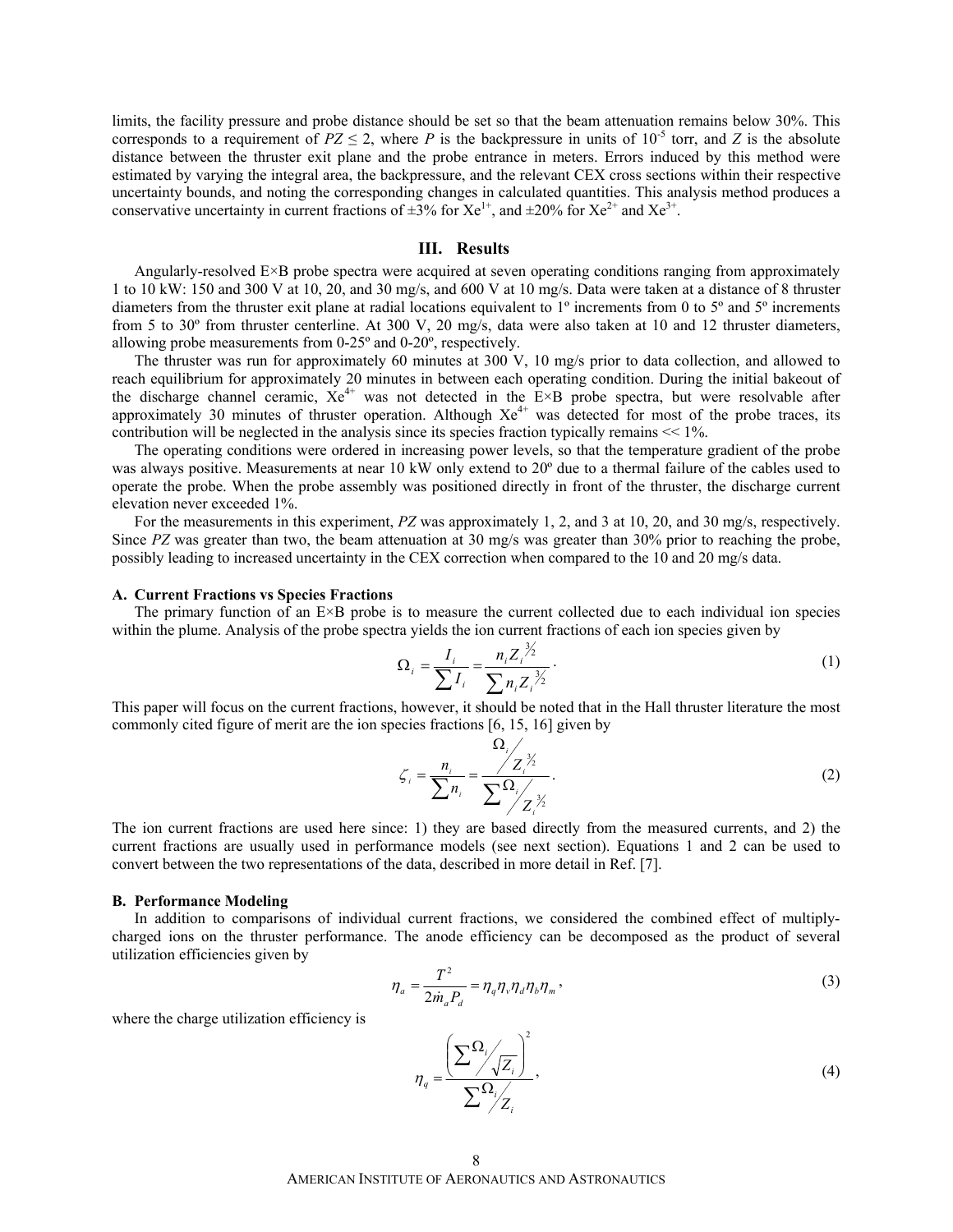and the mass utilization efficiency is

$$
\eta_m = \frac{m_{xe} I_D}{\dot{m}_a e} \eta_b \sum_j \frac{\Omega_j}{Z_i} \tag{5}
$$

The remaining utilization efficiencies (voltage, divergence, and current) are described in Ref. [3]. The charge utilization describes the net decrease of the anode efficiency due to the presence of multiply-charged ions and is a number close to unity for the current fractions typically found in Hall thrusters. While the charge utilization is weakly affected by multiply-charged ions, their influence can not be neglected because they strongly affect the current utilization ( $\eta_b=I_i/I_d$ ) and mass utilization [16, 18]. Our focus here will be on the mass utilization, which is dependent on the multiply-charged ion content through the  $\Sigma(\Omega/Z)$  term. This term is referred to as the mass utilization correction factor for multiply-charged ions, and is represented by the variable  $\alpha_m$  throughout the rest of this paper.

Another parameter that is useful in quantifying the effects of multiply-charged ions on thruster performance is the effective charge state defined by

$$
Q = \sum Z_i \zeta_i \,. \tag{6}
$$

Larson [4] uses the same description of multiply-charged ions in a functionally analogous performance model to the one described by Hofer [2]. As defined, *Q* is always greater than unity.

Both  $\alpha_m$  and Q are useful in quantifying the effects of multiply-charged ions on thruster performance, but  $\alpha_m$  is preferred in this context since its influence on performance parameters is explicitly defined and has the largest impact on anode efficiency. Both parameters are tabulated in the appendix.

#### **C. E×B Spectra**

In this section, a qualitative comparison of the E×B probe spectra was made for measurements taken on thruster centerline at 8 diameters from the thruster exit plane. The effect of discharge voltage on probe spectra was examined by comparing the results at 10 mg/s for 150, 300, and 600 V. The effect of mass flow rate was examined by comparing the results from 150 and 300 V at 10, 20, and 30 mg/s.

## *1. Effects of Discharge Voltage*

[Figure 7](#page-8-0) compares E×B probe spectra, normalized to the current peak for singly-charged xenon ions, at 150, 300, and 600 V at 10 mg/s. The fraction of  $Xe^{2+}$  and  $Xe^{3+}$  were roughly proportional to discharge voltage, and the peaks appeared to be more distinct as voltage was increased. The spectra had similar peak shapes, but the full-width at half-maximum (FWHM) of each species' distribution increased with voltage. The 150 V condition did not produce a measureable fraction of  $Xe^{4+}$ . However,  $Xe^{4+}$  does appear at 300 and 600 V, although the contribution to the total current is  $<< 1\%$ .



Ion Energy/Discharge Voltage, eV/V

<span id="page-8-0"></span>**Figure 7. Comparison of E×B probe spectra at 10 mg/s at discharge voltages of 150, 300, and 600 V (Theta = 0º, Z = 8 thruster diameters.**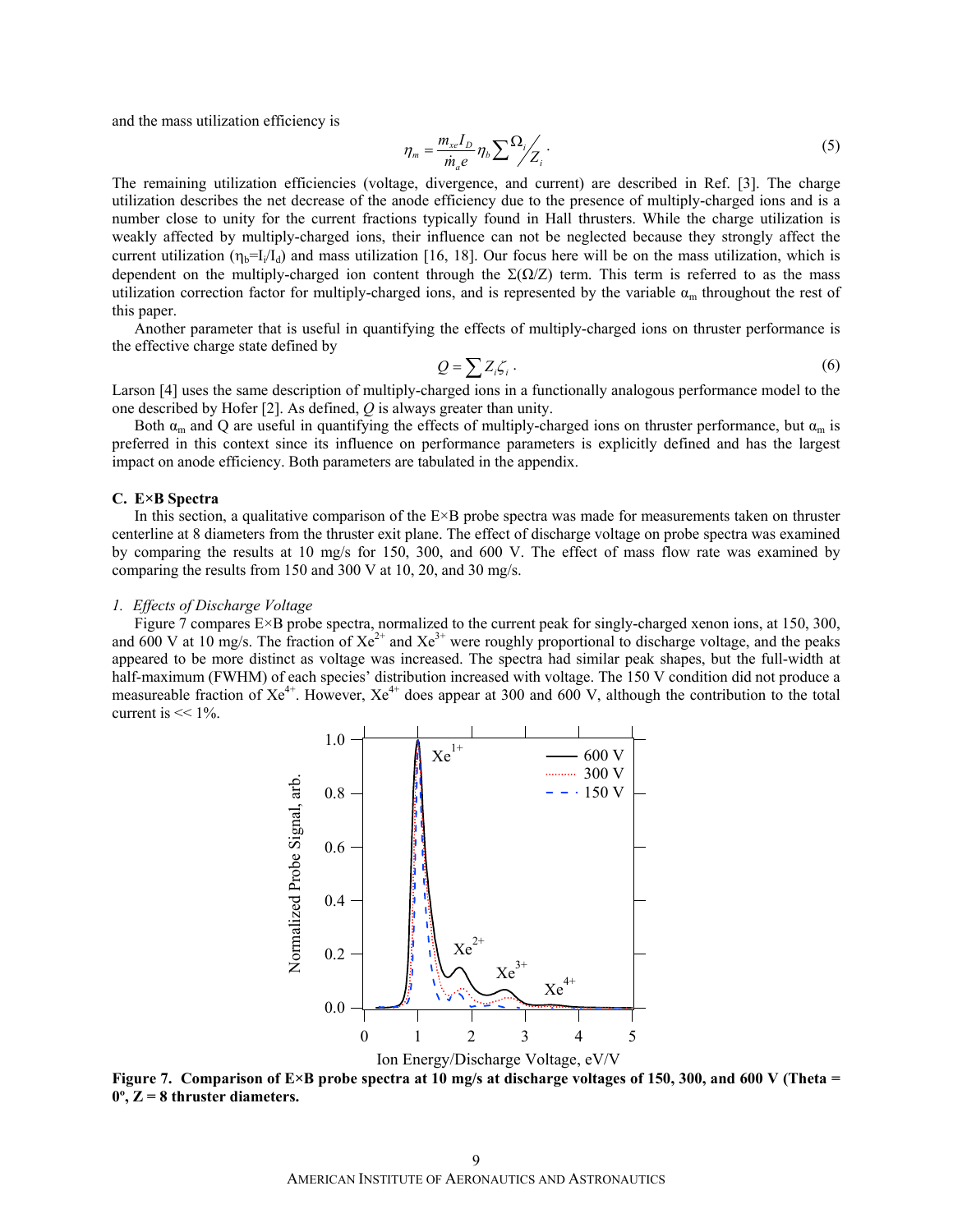## *2. Effects of Mass Flow Rate*

[Figure 8](#page-9-0) compares E×B probe spectra, normalized to the current peak for singly-charged xenon ions, at 150 and 300 V for 10, 20, and 30 mg/s. The fraction of  $Xe^{2+}$  and  $Xe^{3+}$  were roughly proportional to anode flow rate. The peaks appeared to be less distinct as flow rate was increased and the  $Xe^{1}$  peak became wider. At 150 V, the plume divergence angle was much larger than at 300 or 600 V. This considerably decreased the current density at each measurement location, resulting in a decrease in the signal-to-noise ratio from the current collected by the E×B probe. As a result, the  $Xe^{3+}$  peak was almost lost to the noise while  $Xe^{4+}$  was not detected at any of the flow rates.



<span id="page-9-0"></span>**Figure 8. Comparison of E×B probe spectra at 10, 20, and 30 mg/s at a) 150 V, and b) 300 V (Theta =**  $0^\circ$ **, Z = 8 thruster diameters.** 

#### *3. Effects of Angle*

 $E\times B$  probe spectra, normalized to the current peak for  $Xe^{1+}$  xenon ions, are presented in [Figure 9](#page-9-1) from 0 to 25° for 300 V, 20 mg/s at 8 thruster diameters. The results in [Figure 9a](#page-9-1), indicated that the peak height of  $Xe^{2+}$  and  $Xe^{3+}$ increased with increasing angle from centerline. Conversely, the data in [Figure 9b](#page-9-1) showed that the peak heights went down for angles beyond 10º. However, the current fraction of multiply-charged ions still increased with angle from centerline after accounting for the peak height and peak width for each species, and the loss of beam ions due to CEX collisions. The CEX correction is especially important for the angular comparisons since each angle had a longer path length.



<span id="page-9-1"></span>Figure 9. E×B probe spectra at 0-25<sup>°</sup> from thruster centerline (300 V, 20 mg/s, Z = 8 thruster diameters).

AMERICAN INSTITUTE OF AERONAUTICS AND ASTRONAUTICS 10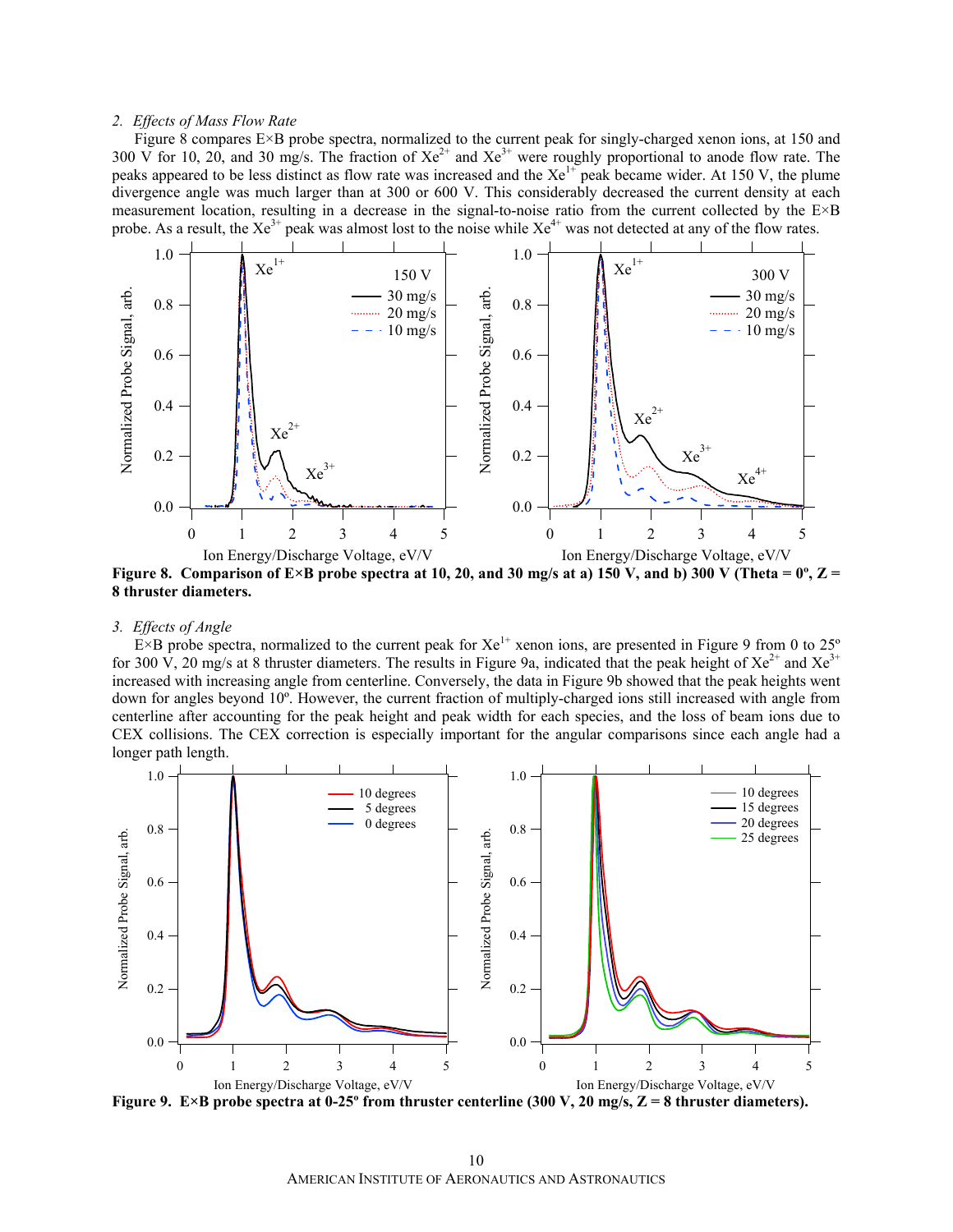## <span id="page-10-0"></span>**D. Determining Plume-Averaged Ion Current Fractions**

Ion current density measurements recorded with the probe axially aligned (face parallel to the thruster exit plane) were used to determine the plume-averaged ion current fractions. After analyzing the probe spectra to yield the local ion current fraction of each species, the local current density was used to weight the current fraction so that a plumeaveraged value could be determined according to

$$
\Omega_{i,avg} = \frac{\int_{0}^{R} \Omega_{i,loc} j(R)R dR}{\int_{0}^{R} j(R)R dR}.
$$
\n(7)

The radial integration was necessary since E×B data were taken along a radial path.

The thruster used in this study had a plume-divergence half angle that was approximately 40-50º. Ideally, data would be captured from 0 to 50°, but translation stage limitations only allowed measurements to 30°. Although data were not collected throughout the entire plume, the species fraction variations captured within the 30º cone were sufficient to adequately characterize the plume-averaged current fractions due to the rapid decrease of the current density. This was shown by the current density plot in [Figure 10](#page-10-1) that highlights the locations where  $E \times B$  data were taken. These data were taken in a previous study from 0 to 90º on a 1-m probe arm with a rotational stage that was centered on the thruster exit plane. This comparison indicated that the current density dropped by approximately two orders of magnitude from centerline to 30º. Additional species fraction data beyond 30º would be useful for this analysis, but their contribution to the plume-averaged current fractions are negligible.



**Figure 10. Ion current density from 0 to 90º, showing E×B data collection locations.** 

<span id="page-10-1"></span>Ion current density profiles for each operating condition are shown in [Figure 11a](#page-11-0). When normalized (not shown) the profiles show a self-similar characteristic for each discharge voltage; In particular, the normalized current density measurements at 10, 20, and 30 mg/s lie on top of each other at 150 and 300 V, indicating that the plume structure (i.e., divergence) remained approximately constant as power was increased at constant discharge voltage. This characteristic was important for the corrections applied for CEX collisions since it ensured that facility effects were not dominating the plume-averaging technique at higher flow rates. The data in [Figure 11a](#page-11-0) also indicated that the plume divergence decreased with increasing discharge voltage. [Figure 11b](#page-11-0) shows the ion current density at three axial locations (8, 10, 12 thruster diameters).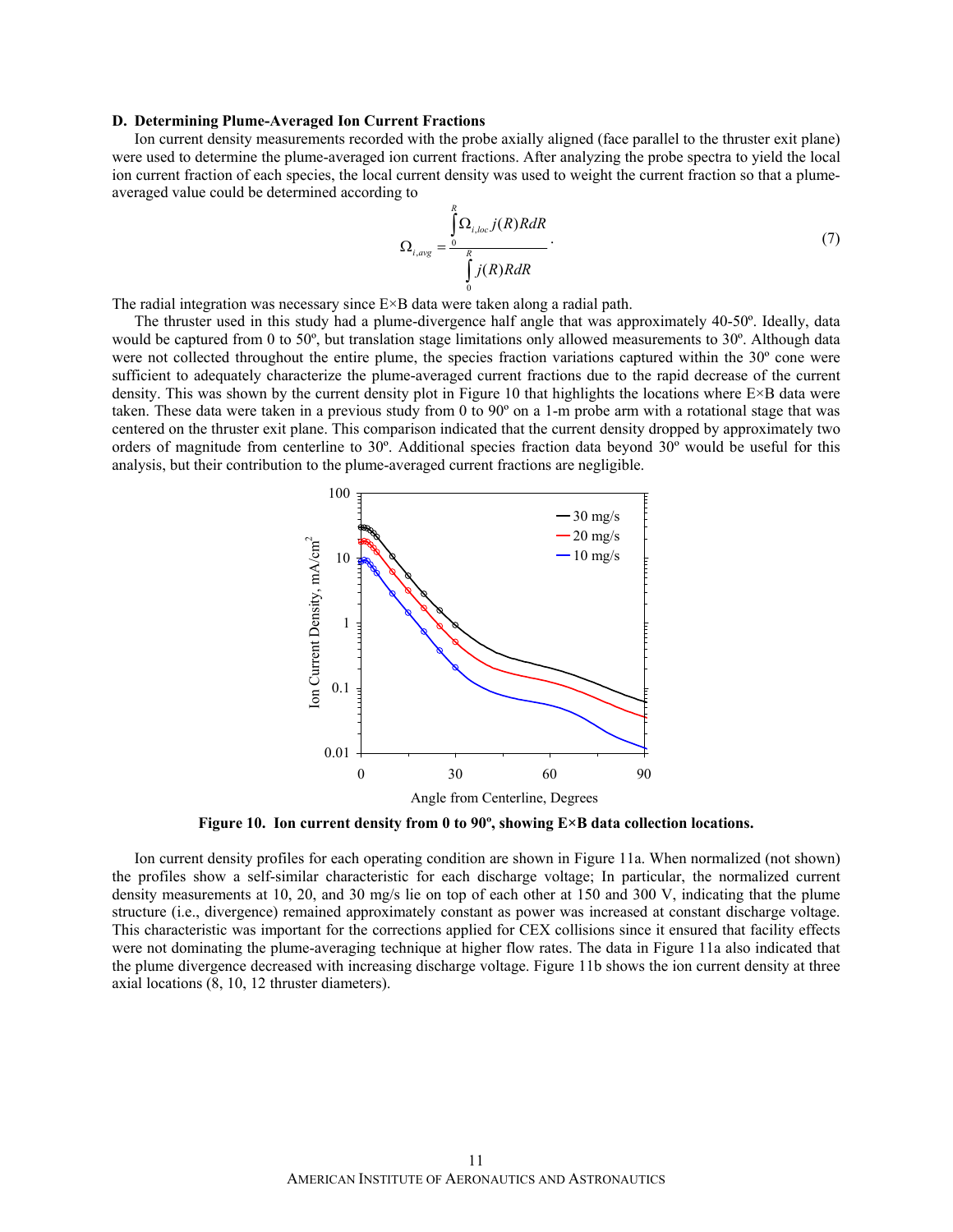

## <span id="page-11-0"></span>**E. Angular E×B Measurements at 8 Thruster Diameters**

#### *1. 300 V, 10, 20, 30 mg/s*

Uncorrected (open marker) and CEX corrected (solid marker) current fraction data are shown in [Figure 12a](#page-12-0) from 0 to 30<sup>o</sup> for 300 V, 10, 20, and 30 mg/s at 8 thruster diameters. The current fraction of  $Xe^{3+}$  remained approximately constant at all angles, with values of 3, 7, and 8% at 10, 20, and 30 mg/s, respectively. These data indicated that the plume was characterized by a monotonically increasing fraction of  $Xe^{2+}$  with angle that was consistent with the monotonic decrease in  $Xe^{1+}$  fraction. This plume structure and the drastic decrease of the  $Xe^{1+}$  fraction at 25° was consistent with results reported in Refs. [5, 6]. The existence of a higher fraction of  $Xe^{2+}$  at large angles from centerline was consistent with the hypothesis that  $Xe^{2+}$  were created further downstream than  $Xe^{1+}$ , resulting in a larger divergence. The higher divergence angle of  $Xe^{2+}$  was reproduced in plasma simulations of the SPT-100 and BPT-4000 [19].

After the current fractions were corrected for the effects of CEX collisions, the local  $\alpha_m$  was calculated at each location so that the effects of multiply-charged ions could be examined in a single parameter. The uncorrected (open marker) and corrected (solid marker) values of  $\alpha_m$  from 0 to 30° are shown in [Figure 12b](#page-12-0).  $\alpha_m$  decreases from 0 to 5° (thruster center to discharge chamber center), remained approximately constant from 5-15º, then decreased from 15 to 30º. These trends were consistent with the data reported in Refs. [5, 6]. The relative change between the raw and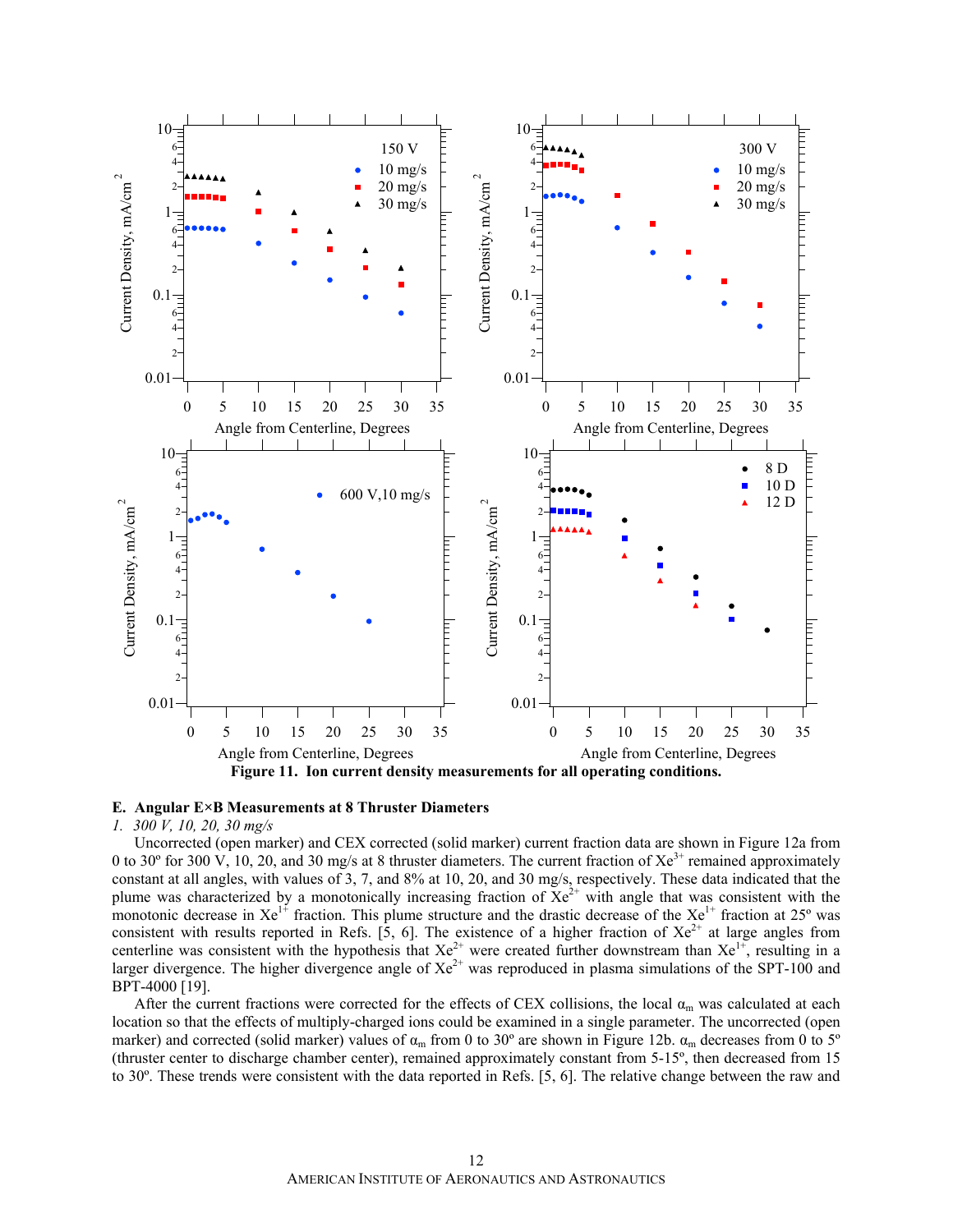CEX corrected  $\alpha_m$  was 1, 4, and 5% at 10, 20, and 30 mg/s. The increased correction at higher flow rate was directly related to the CEX correction dependence on facility pressure.



<span id="page-12-0"></span>**Figure 12.** Ion current fractions and  $\alpha_m$  for 300 V, 10, 20, and 30 mg/s ( $Z = 8$  thruster diameters). Open **markers are uncorrected data, solid markers have been corrected for CEX.** 

## *2. 150 V, 10, 20, 30 mg/s*

Uncorrected (open marker) and CEX corrected (solid marker) current fractions and  $\alpha_m$  are shown in [Figure 13](#page-13-0) for angles from 0 to 30º for 150 V, 10, 20, and 30 mg/s at 8 thruster diameters. The current fractions were relatively constant at all angles, with values near 0.90, 0.85, and 0.77 for  $Xe^{1+}$ , 0.07, 0.11, and 0.18 for  $Xe^{2+}$ , and 0.02, 0.03, and 0.05 for  $Xe^{3+}$ , at 10, 20, and 30 mg/s, respectively. The decrease in  $\alpha_m$  with increased angle from centerline was significantly less pronounced at 150 V than at 300 V. This was attributed to the increased plume divergence that resulted in a more uniform distribution of all ion species throughout the measurement domain.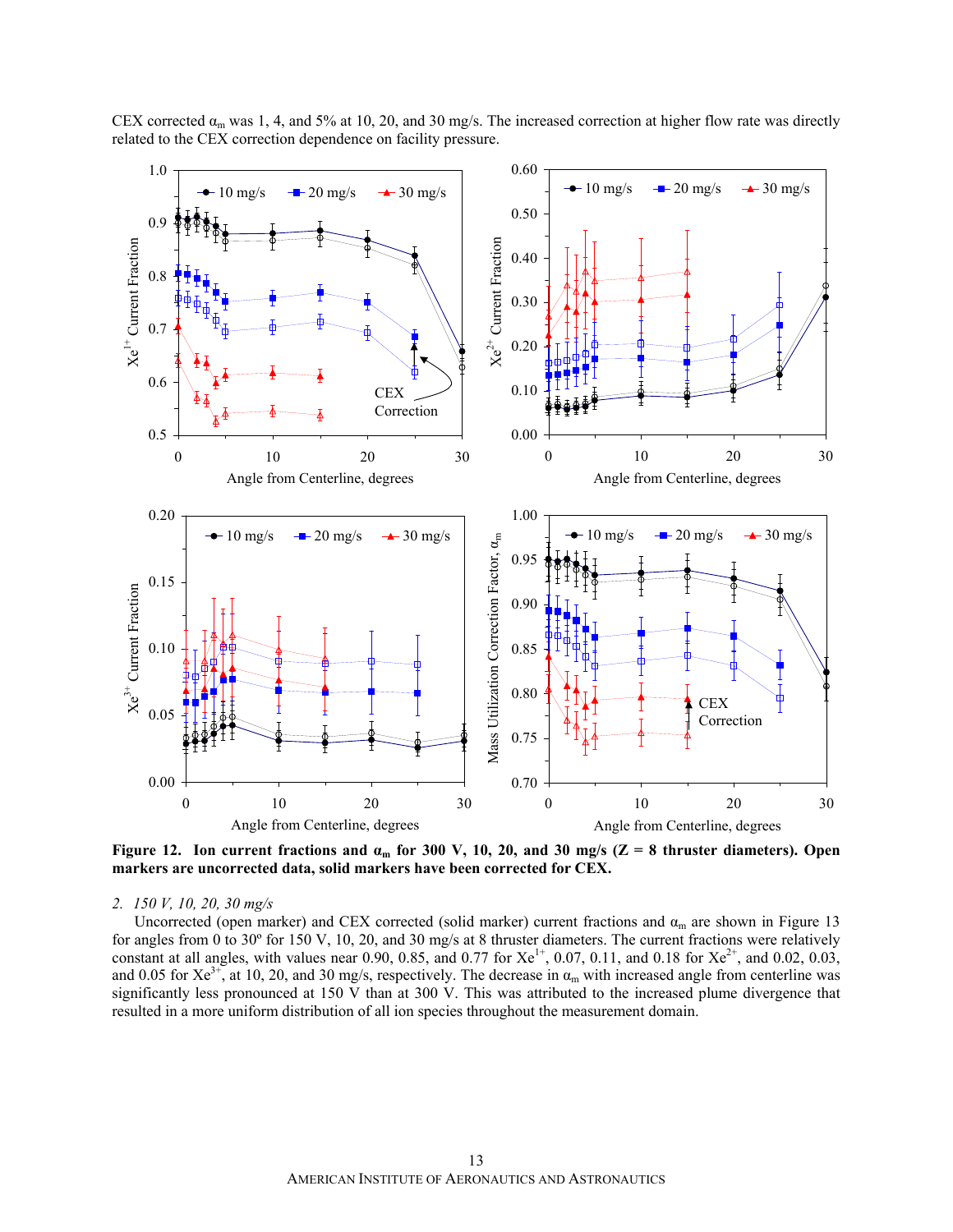

<span id="page-13-0"></span>**Figure 13. Ion current fractions and αm for 150 V, 10, 20, and 30 mg/s (Z = 8 thruster diameters). Open markers are uncorrected data, solid markers have been corrected for CEX.** 

## *3. 600 V, 10 mg/s*

The ion current fractions and  $\alpha_m$  from 0 to 15° for the 600 V, 10 mg/s operating condition are shown in Figure [14](#page-14-0), following the same general trend described for the 150 and 300 V data. However, the sudden decrease in the fraction of  $Xe^{1+}$  occurred at 10°, much earlier than the 25° noted at 300 V. The probe traces became difficult to analyze accurately after 15<sup>°</sup>, which was attributed to decreased beam divergence. The fraction of  $Xe^{3+}$  increases monotonically with angle from centerline, varying from a minimum of 5% to maximum of 7%.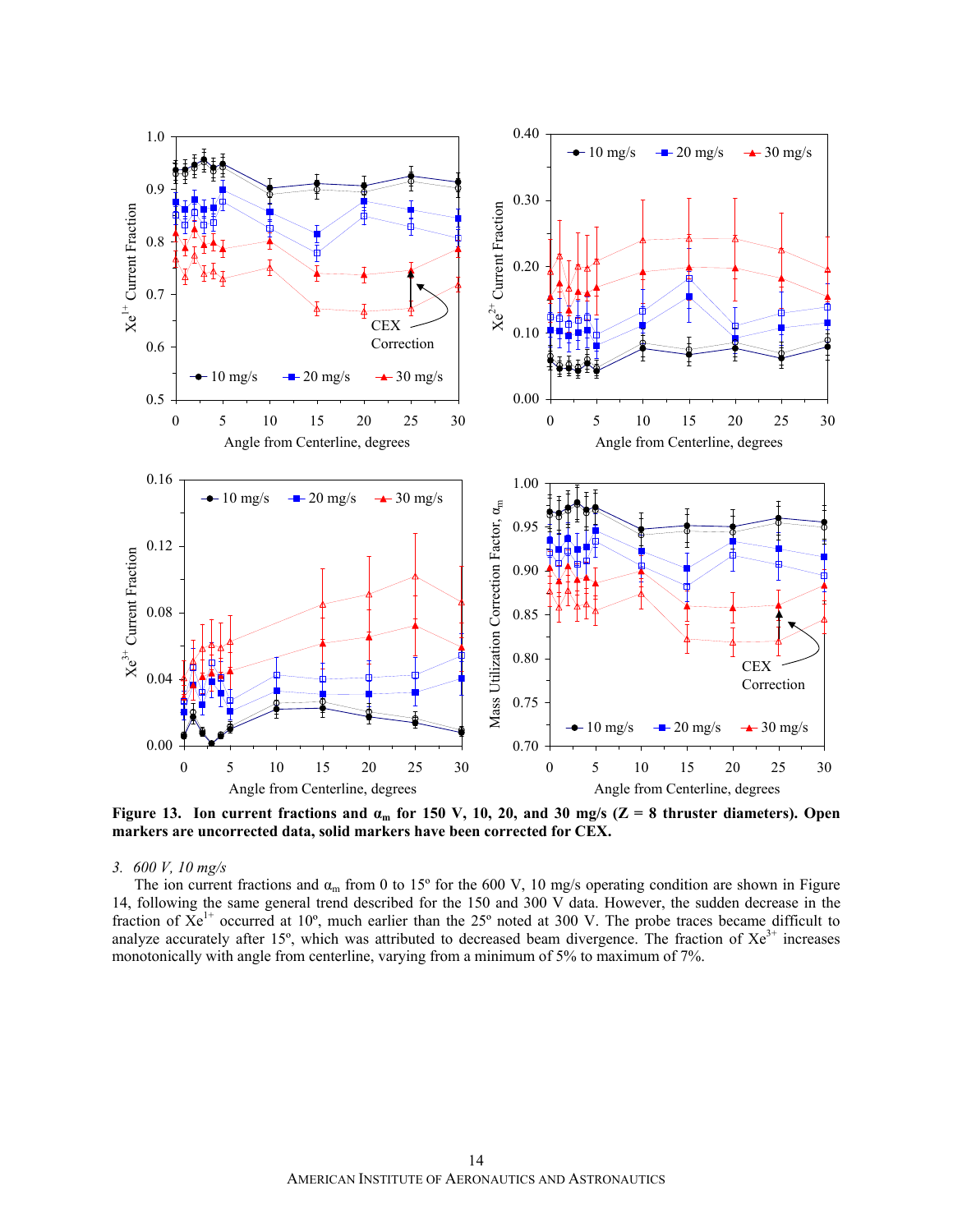

<span id="page-14-0"></span>**Figure 14. Ion current fractions and αm for 600 V, 10 mg/s (Z = 8 thruster diameters). Open markers are uncorrected data, solid markers have been corrected for CEX.** 

## **F. Angular E×B Measurements at 8, 10, and 12 Thruster Diameters – 300 V, 20 mg/s**

To evaluate the validity of the CEX correction method described by Shastry, et al. in Ref. [7] and investigate the influence of probe distance from the thruster, E×B measurements were taken at 8, 10, and 12 thruster diameters from the thruster exit plane at 300 V, 20 mg/s. If the CEX correction was applied properly, the ion current fractions, and hence  $\alpha_m$ , at each angle should be consistent at each axial distance from the thruster. The angular variation of  $Xe^{1}$ <sup>+</sup> and  $Xe^{2+}$  at each angle is shown in [Figure 15](#page-15-0)a. The plume-averaged current fractions computed from the data shown in [Figure 15](#page-15-0)a for  $Xe^{1+}$  were 0.75, 0.76, and 0.77 at 8, 10, and 12 diameters, respectively. The plume-averaged current fractions of  $Xe^{2+}$  were 0.18, 0.17, and 0.16 at the three axial locations, and  $Xe^{3+}$  was constant at 0.07. The corresponding angular variation of  $\alpha_m$  at each angle is shown in [Figure 15b](#page-15-0). The plume-averaged  $\alpha_m$  computed from the data shown in [Figure 15](#page-15-0)b was 0.863, 0.867, and 0.871, at 8, 10, and 12 diameters, respectively. The slight increase in the current fraction of  $Xe^{1+}$ , and hence  $\alpha_m$ , was expected since one less angle was sampled at each downstream location. Thus, within an accuracy of  $\pm 0.005$ , the CEX correction method proposed successfully corrected for the loss of main beam ions. This result provides confidence that the CEX correction method accurately models the ion content at the exit plane of the thruster, which is needed for the performance models described previously.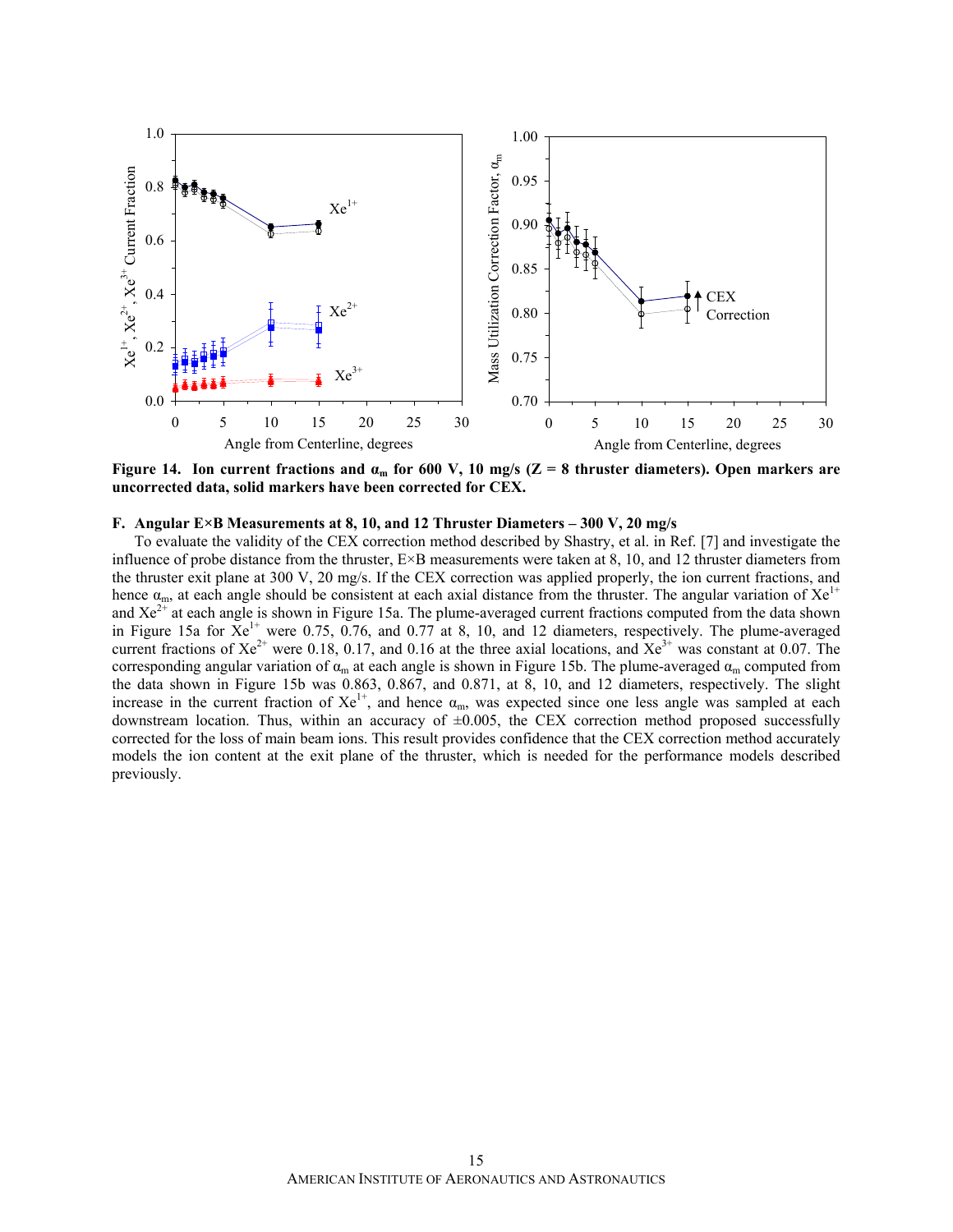

<span id="page-15-0"></span>**Figure 15.**  $Xe^{1+}$  and  $Xe^{2+}$  ion current fractions and  $\alpha_m$  at all angles for each axial distance (300 V, 20 mg/s, Z **= 8, 10, 12 thruster diameters).** 

## **IV. Discussion**

<span id="page-15-1"></span>In this section, the dependence of thruster operating conditions on the plume-averaged quantities are discussed. We also compared our results with those taken at JPL at similar thruster operating conditions, and HPHall plasma simulations.

## <span id="page-15-2"></span>**A. Influence of Thruster Operating Condition on Plume-Averaged Quantities**

The variation of  $\alpha_m$  with both discharge voltage and anode flow rate is shown in [Figure 16a](#page-17-0).  $\alpha_m$  decreased linearly with flow rate at 150 and 300 V, and  $\alpha_m$  decreased monotonically with increased discharge voltage. The increasing fraction of multiply-charged ions (decreased  $\alpha_m$ ) with discharge voltage was related to the increase in the electron temperature due to Joule heating. Numerous Hall thruster experiments have shown that the maximum electron temperature is approximately 7-14% of the discharge voltage [20-24]. Increases similar to those reported here of the multiply-charged ion population with discharge voltage were reported by Hofer [16, 17] for discharge voltages ranging from 300 to 900 V.

The increased fraction of multiply-charged ions (decreased  $\alpha_m$ ) with anode mass flow rate was explained by considering the ion production rates. Considering only singly- and doubly-charged ions (since these species dominate the total ion generation rate), the  $Xe^{2+}$  -to- $Xe^{1+}$  ion production rate ratio is given by

$$
\frac{\dot{n}_i^{2+}}{\dot{n}_i^+} = \frac{\dot{n}_i^{0 \to 2+} + \dot{n}_i^{1 \to 2+}}{\dot{n}_i^{0 \to 1+}} = \frac{\alpha(T_e)^{0 \to 2+} n_n n_e}{\alpha(T_e)^{0 \to 1+} n_n n_e} + \frac{\alpha(T_e)^{1 \to 2+} n_i^+ n_e}{\alpha(T_e)^{0 \to 1+} n_n n_e},
$$
\n(8)

where  $n_n$  is the neutral density,  $n_e$  is the plasma density, and the terms  $\alpha(T_e)^{0 \to 1^+}$ ,  $\alpha(T_e)^{0 \to 2^+}$ , and  $\alpha(T_e)^{1+\to 2^+}$  are the electron temperature dependent ionization rate parameters for the creation of singly- and doubly-charged ions from neutrals and singly-charged ions, respectively [18]. To analyze the dependency of Eqn. 8, results from HPHall plasma simulations were used and tabulated in Table 1. These simulations, which are discussed further below, captured the increase in the fraction of  $Xe^{2+}$  ions with anode flow rate that was measured in the experiment. As shown in the table, the variation in Eqn. 8 with anode flow rate was due to the increase of the second term on the right-hand-side (RHS) of Eqn. 8. This term is the ratio of the ionization of  $Xe^{1+}$  to the ionization of neutral Xe. Further analysis of the second term shows that changes in this ratio were driven by the increased fraction of  $Xe^{1+}$ ions relative to neutrals (shown as the last row in Table 1). These results indicated that as the anode flow rate increased, the increase in the density of singly-charged ions increased the ionization of  $Xe^{1+}$  such that the fraction of  $Xe^{2+}$  comprising the total ion current increased with anode flow rate.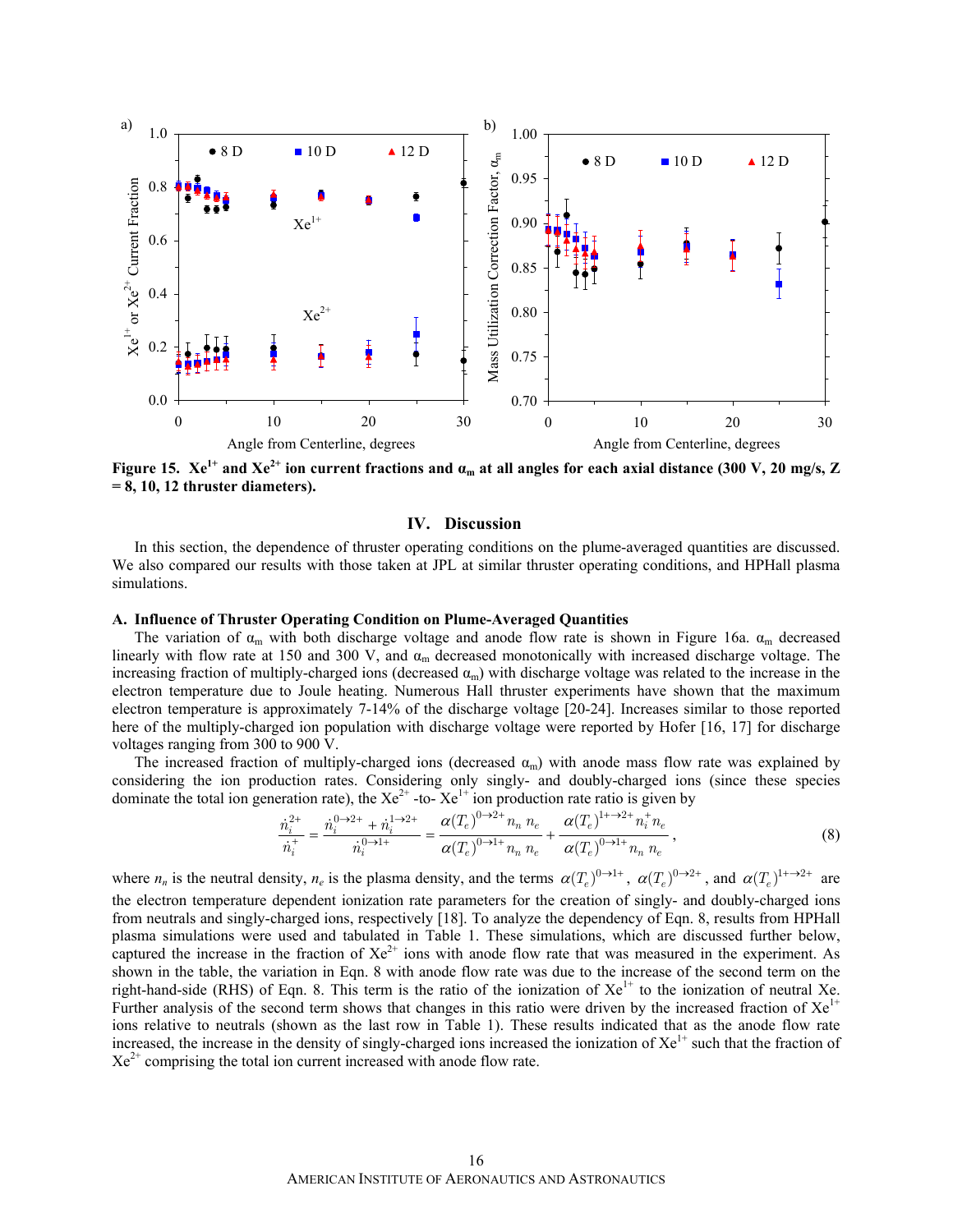|                                                                     | $10 \frac{\text{mg}}{\text{s}}$ | $20 \frac{\text{mg}}{\text{s}}$ | $30 \frac{\text{mg}}{\text{s}}$ |
|---------------------------------------------------------------------|---------------------------------|---------------------------------|---------------------------------|
| $Xe^{0} \rightarrow Xe^{1+}$ ionization rate $(1/m^{3}/s)$          | $3.3\times10^{23}$              | $8.0\times10^{23}$              | $1.3 \times 10^{24}$            |
| $Xe^{1+} \rightarrow Xe^{2+}$ ionization rate (1/m <sup>3</sup> /s) | $1.6 \times 10^{22}$            | $8.0\times10^{22}$              | $1.9\times10^{23}$              |
| $Xe^{0} \rightarrow Xe^{2+}$ ionization rate $(1/m^{3}/s)$          | $8.7\times10^{21}$              | $1.7\times10^{22}$              | $3.3\times10^{22}$              |
| $1st$ term on RHS of Eqn. 8                                         | 0.03                            | 0.02                            | 0.03                            |
| $2nd$ term on RHS of Eqn. 8                                         | 0.05                            | 0.10                            | 0.15                            |
| $n_i^{\dagger}/n_n$                                                 | 0.08                            | 0.13                            | 0.18                            |

**Table 1: Maximum values of each of the terms in Eqn. 8, derived from HPHall simulations.** 

The increased  $\alpha_m$  due to higher discharge voltage or anode flow rate was combined into a single variable by examining its dependency with discharge power, as shown in [Figure 16b](#page-17-0).  $\alpha_m$  closely followed a linearly decreasing trend with power, consistent with the observed trends with voltage and flow rate. The uncorrected data at 300 V are also shown for reference in [Figure 16a](#page-17-0). Since  $\alpha_m$  directly affects the mass utilization efficiency, if CEX corrections were not made to the data, uncertainty of 1-5% would result. This uncertainty was larger than uncertainties in other quantities used in performance models and could lead to misinterpretations of thruster physics with operating condition.

This study also sought to determine whether single-point measurements were a sufficiently accurate gauge of the plume-averaged quantity. This was of interest because single point measurements are significantly easier to implement in the laboratory due to the size and mass of current  $E \times B$  probe designs that make translating the probe around the plume somewhat challenging. To evaluate the error introduced by single point measurements, we compared the local  $\alpha_m$  at thruster centerline (0°) and channel centerline (3°) in [Figure 16b](#page-17-0). Both followed a similar linear trend of the plume-averaged  $\alpha_m$  with discharge power. When compared to the plume-averaged  $\alpha_m$  the average uncertainty (mean across all powers) introduced by taking a single point measurement was approximately 3.5% and 1.5% when taken from thruster centerline and channel centerline, respectively. The error at thruster centerline ranged from 1% at the low discharge powers to nearly 8% at the highest powers. The error at discharge channel centerline ranged from  $\lt 0.1\%$  to 2%, with a single outlier at 5% at 600 V 10 mg/s. The channel centerline measurement therefore resulted in much less deviation from the plume-averaged values and exhibited a smaller spread in this deviation as a function of discharge power.

Based on these data, a channel centerline measurement would add no more than 2% uncertainty over a wide power range. However, this is in addition to the uncertainty in  $\alpha_m$  due to the analysis of the probe spectra, which was estimated to be approximately 2%. Thus, the total uncertainty of a single-point measurement was between 3-4%, which was on the order of the uncertainty in the anode efficiency derived from thrust stand measurements, which were typically 2-4%. Given that there were significant errors in the other plasma measurements used in the performance models (e.g., ion energy, plume divergence), plume-averaged values for the multiply-charged ions are recommended when fine changes in the thruster operating condition are being studied (e.g., magnetic field effects for a given operating condition). If the experiment is aimed more at understanding thruster physics over large throttling ranges of voltage and current, single-point measurements on channel centerline may be sufficient.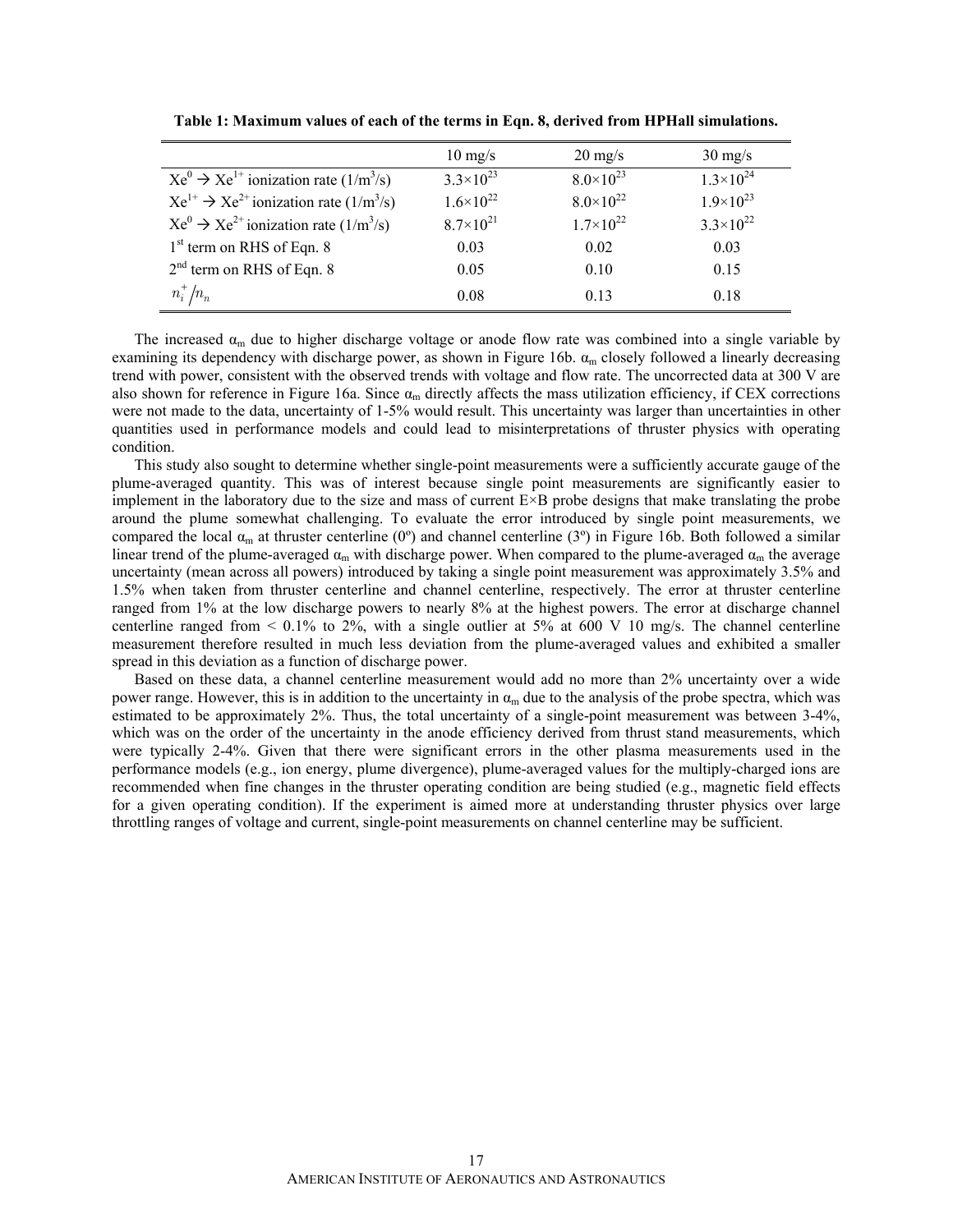

<span id="page-17-0"></span>**Figure 16.** a) Plume-averaged  $\alpha_m$  versus anode mass flow rate, b)  $\alpha_m$  versus discharge power for plume**average, thruster center, and channel center quantities.** 

#### **B. Comparison with JPL and HPHall Results**

The centerline and plume-averaged  $Xe^{1+}$  current fractions measured by the E×B probe at UM are compared to centerline measurements at JPL [7], and plume-averaged values derived from HPHall plasma simulations [3] in [Figure 17](#page-18-0). Since HPHall did not model  $Xe^{3+}$ , the  $Xe^{2+}$  and  $Xe^{3+}$  have been combined for the experimental measurements for consistency with the model. This approach was sufficient as long as  $Xe^{3+}$  did not comprise a large fraction of the discharge current. This limitation appeared to be violated at 30 mg/s where there was a significant difference between the experimental and simulation results. The UM and HPHall results were reported at 10, 20, and 30 mg/s, and the JPL results were from 10 and 20 mg/s in [Figure 17](#page-18-0). All four sets of data were characterized by the same linear trend with flow rate shown in Section [IV.](#page-15-1)[A](#page-15-2). There was excellent agreement (within 1%) between the centerline measurements at UM, JPL, and HPHall simulations at 20 mg/s. The HPHall  $Xe^{1+}$  current fraction was approximately 5% lower than the UM result at 10 mg/s and 9% higher at 30 mg/s. The UM plume-averaged current fraction matched well with the JPL and HPHall results at 10 mg/s (within 1%), but the JPL result was 5% higher at 20 mg/s and the HPHall result was 7 and 29% higher at 20 and 30 mg/s, respectively. Overall, these results consistently demonstrated the linear dependence of the  $Xe^{1+}$  current fraction with anode mass flow rate, while the absolute differences in the various values were driven by the details of the experiment or the model.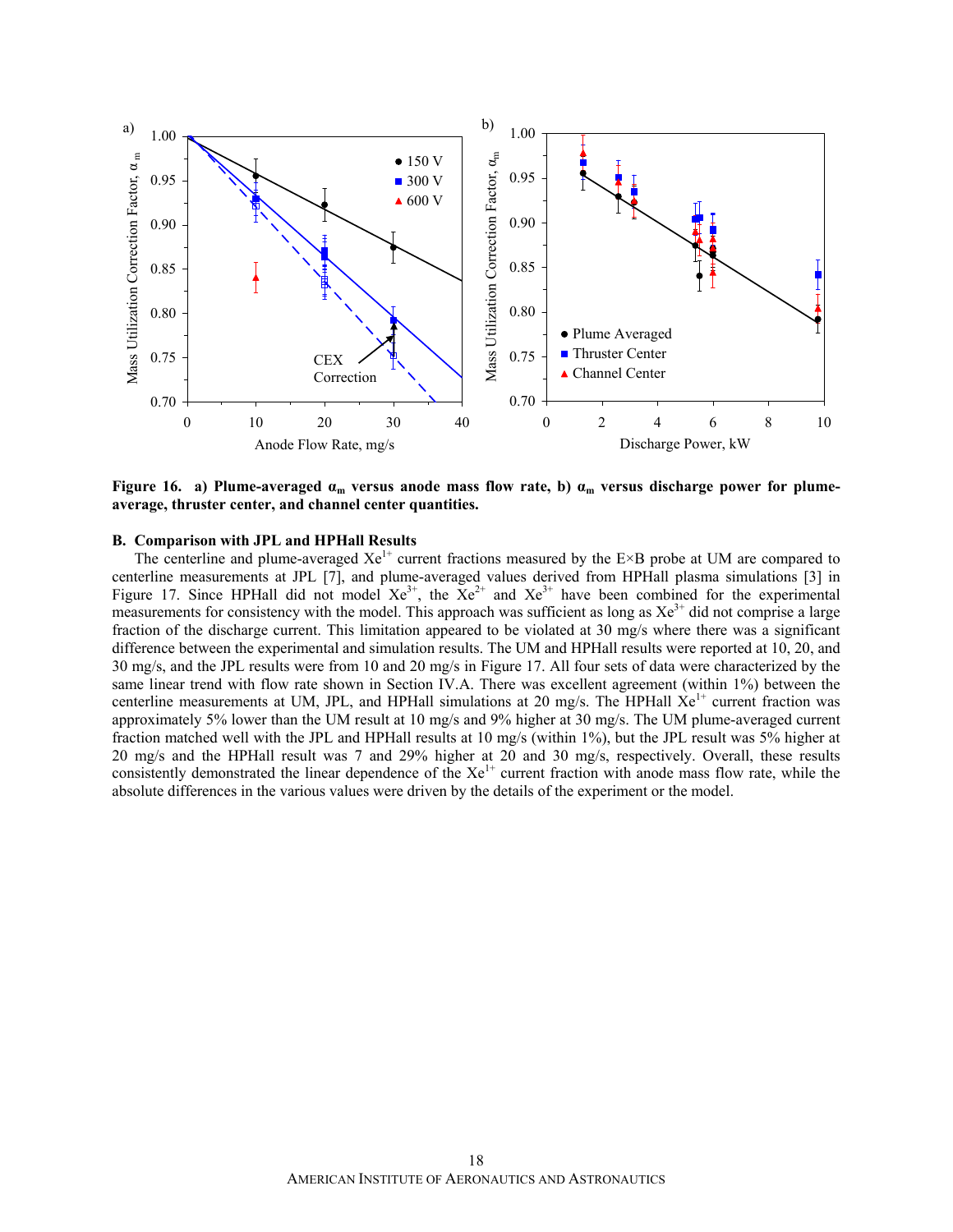

<span id="page-18-0"></span>Figure 17. Comparison of Xe<sup>1+</sup> current fraction for UM centerline and plume-averaged, JPL centerline, and **HPHall plume-averaged results.** 

#### **V. Conclusion**

This study showed that the angular variation of the local ion current fractions, and hence, local  $\alpha_m$ , contributed to a lower plume-averaged  $\alpha_m$  when compared to taking a single measurement on thruster centerline. Typically the fraction of  $Xe^{2+}$  increased by the drop in  $Xe^{1+}$ , while  $Xe^{3+}$  remained approximately constant at all angles from thruster centerline. At 300 V, the plume-averaged  $Xe^{1+}$  current fraction decreased with increased flow rate, with fractions of 0.87, 0.75, and 0.60 at 10, 20, and 30 mg/s, respectively. The current fraction of  $Xe^{1+}$  also decreased with increased discharge voltage with values of 0.92, 0.87, and 0.70 at 150, 300, and 600 V, respectively. Based on the variation of current fractions, the plume-averaged  $\alpha_m$  also decreased with discharge voltage and anode flow rate. The plume-averaged  $\alpha_m$  was 0.96, 0.92, and 0.88 at 300 V, 10, 20, and 30 mg/s, respectively and 0.97, 0.96, and 0.90 at 10 mg/s, 150, 300, and 600 V, respectively. The increasing fraction of multiply-charged ions (decrease in  $\alpha_{\rm m}$ ) with discharge voltage was attributed to the increase in electron temperature. The increasing fraction of multiplycharged ions with anode flow rate was explained by the increasing ratio of  $Xe^{1+}$  to neutral Xe found by plasma simulations in HPHall.

The CEX correction method performed well, producing plume-averaged  $\alpha_m$  that were within 0.5% of each other at 8, 10, and 12 thruster diameters. The correction due to CEX was on the order of 1-5%, depending on operating condition, exceeding the errors introduced by other parameters used in performance models (e.g., ion energy, plume divergence). This indicated that the CEX correction was an integral part of the analysis of  $E \times B$  probe spectra for use in performance models.

The plume-averaged  $\alpha_m$  linearly varied with the discharge power. The plume-averaged  $\alpha_m$  deviated by 3.5% from the thruster centerline value and by an average of 1.5% from the channel centerline value over a range of discharge powers from approximately 1 to 10 kW. Although the error associated with a single point measurement was not negligible, the resources necessary to record angularly-resolved probe measurements must be balanced by the realities of actuating the E×B probe through the plume. For studies focused on fine changes in thruster performance, plume-averaged quantities are likely to be a necessity, while studies concerned more with the behavior of the thruster over large throttling ranges can likely rely only on single-point measurements on discharge channel centerline, provided that appropriate error bounds are used based on the results of this study.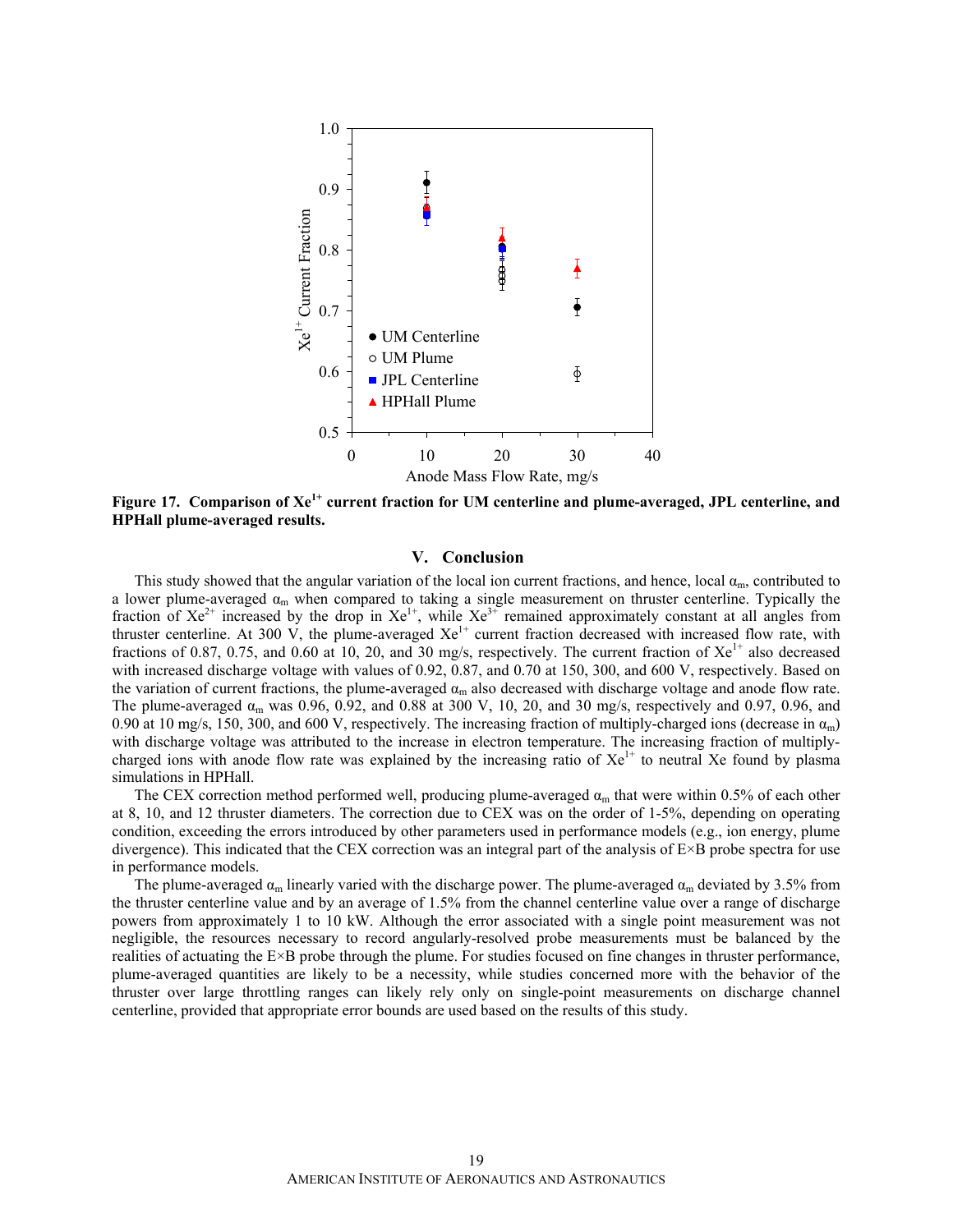## **Appendix**

A summary of the thruster operating conditions and the relevant CEX-corrected parameters (plume-averaged species fractions, current fractions,  $\alpha_m$  ( $\Sigma(\Omega/\sqrt{Z})$ ),  $\Sigma(\Omega/\sqrt{Z})$ ,  $\eta_a$ , and Q) are included in [Table 2](#page-19-0).

<span id="page-19-0"></span>

| Diameters | $\rm V_d, V$ | $\dot{m}_a$ , mg/s | $\zeta_1$ | $\zeta_2$ | $\zeta_3$ | $\Omega_1$ | $\Omega_2$ | $\Omega_{3}$ | $\Sigma(\Omega/Z)$ | $\Sigma(\Omega/\sqrt{Z})$ | $\eta_{\mathfrak{q}}$ | Q     |
|-----------|--------------|--------------------|-----------|-----------|-----------|------------|------------|--------------|--------------------|---------------------------|-----------------------|-------|
| 8         | 150          | 10                 | 0.971     | 0.072     | 0.018     | 0.916      | 0.067      | 0.017        | 0.955              | 0.973                     | 0.992                 | 1.032 |
| 8         | 150          | 20                 | 0.907     | 0.120     | 0.033     | 0.855      | 0.113      | 0.031        | 0.923              | 0.954                     | 0.986                 | 1.058 |
| 8         | 150          | 30                 | 0.811     | 0.198     | 0.052     | 0.765      | 0.186      | 0.049        | 0.874              | 0.925                     | 0.978                 | 1.101 |
| 8         | 300          | 10                 | 0.922     | 0.105     | 0.034     | 0.869      | 0.099      | 0.032        | 0.929              | 0.957                     | 0.987                 | 1.053 |
| 8         | 300          | 20                 | 0.795     | 0.193     | 0.073     | 0.749      | 0.182      | 0.069        | 0.863              | 0.918                     | 0.976                 | 1.110 |
| 10        | 300          | 20                 | 0.804     | 0.183     | 0.074     | 0.758      | 0.173      | 0.070        | 0.867              | 0.920                     | 0.976                 | 1.106 |
| 12        | 300          | 20                 | 0.814     | 0.167     | 0.080     | 0.767      | 0.157      | 0.076        | 0.871              | 0.922                     | 0.976                 | 1.101 |
| 8         | 300          | 30                 | 0.632     | 0.347     | 0.081     | 0.596      | 0.327      | 0.076        | 0.792              | 0.875                     | 0.968                 | 1.191 |
|           | 600          | 10                 | 0.746     | 0.242     | 0.073     | 0.703      | 0.228      | 0.068        | 0.840              | 0.904                     | 0.973                 | 1.136 |

**Table 2: Summary of thruster operating conditions and relevant parameters derived from E×B probe spectra.** 

# **Acknowledgments**

The authors would like to thank Mr. Adam Shabshelowitz for his assistance with the experimental setup and data acquisition. The first author has been supported throughout his graduate studies by the NASA Michigan Space Grant Consortium Fellowship, NASA Harriett Jenkins Pre-doctoral Fellowship Program, and the University of Michigan Rackham Merit Fellowship.

The authors would like to acknowledge and thank the Air Force Office of Scientific Research (AFOSR) for funding this research. Dr. Mitat Birkan is the Project Manager for Grant FA9550-06-1-0105.

Portions of this research were carried out at the Jet Propulsion Laboratory, California Institute of Technology, under a contract with the National Aeronautics and Space Administration.

## **References**

- [1] Koppel, C. and Estublier, D., "The Smart-1 Electric Propulsion Subsystem," *39th AIAA/ASME/SAE/ASEE Joint Propulsion Conference*, AIAA-2003-4545, Huntsville, AL, Jul. 20-23, 2003.
- [2] Hofer, R. R., "Development and Characterization of High-Efficiency, High-Specific Impulse Xenon Hall Thrusters," Ph.D. Dissertation, Dept. of Aerospace Engineering, University of Michigan, Ann Arbor, MI, 2004.
- [3] Hofer, R. R., Katz, I., Mikellides, I. G., Goebel, D. M., Jameson, K. K., et al., "Efficacy of Electron Mobility Models in Hybrid-PIC Hall Thruster Simulations," *AIAA/ASME/SAE/ASEE Joint Propulsion Conference*, AIAA-2008-4924, Hartford, CT, Jul. 20-23, 2008.
- [4] Larson, C. W., Brown, D. L. and Hargus, W. A., "Thrust Efficiency, Energy Efficiency and the Role of VDF in Hall Thruster Performance Analysis," *43rd AIAA/ASME/SAE/ASEE Joint Propulsion Conference*, AIAA-2007-5270, Cincinnati, OH, Jul. 8-11, 2007.
- [5] Kim, S. W. and Gallimore, A. D., "Plume Study of a 1.35 kW SPT-100 Using an ExB Probe," *35th AIAA/ASME/SAE/ASEE Joint Propulsion Conference*, AIAA-1999-2423, Los Angeles, CA., Jun. 20-24, 1999.
- [6] Ekholm, J. M. and Hargus, W. A., "ExB Measurements of a 200 W Xenon Hall Thruster," *41st AIAA/ASME/SAE/ASEE Joint Propulsion Conference*, AIAA-2005-4405, Tucson, AZ, Jul. 10-13, 2005.
- [7] Shastry, R., Hofer, R. R., Reid, B. M. and Gallimore, A. D., "Method for Analyzing ExB Probe Spectra from Hall Thruster Plumes," *44th AIAA/ASME/SAE/ASEE Joint Propulsion Conference*, AIAA-2008-4647, Hartford, CT, Jul. 20- 23, 2008.
- [8] Walker, M. L. R., "Effects of Facility Backpressure on the Performance and Plume of a Hall Thruster," Dept. of Aerospace Engineering, University of Michigan, Ann Arbor, MI, 2005.
- [9] Haas, J. M., Hofer, R. R., Brown, D. L., Reid, B. M. and Gallimore, A. D., "Design of the ## Hall Thruster for High Thrust/Power Investigation," *Presented at the 54th JANNAF Propulsion Meeting*, Denver, CO, May 14-17, 2007.
- [10] Reid, B. M., Gallimore, A. D., Hofer, R. R., Li, Y. and Haas, J. M., "Anode Design and Verification for the ## Hall Thruster," *Presented at the 54th JANNAF Propulsion Meeting*, Denver, CO, May 14-17, 2007.
- [11] Hofer, R. R., Goebel, D. M. and Watkins, R. M., "Compact LaB6 Hollow Cathode for the ## Hall Thruster," *Presented at the 54th JANNAF Propulsion Meeting*, Denver, CO, May 14-17, 2007.